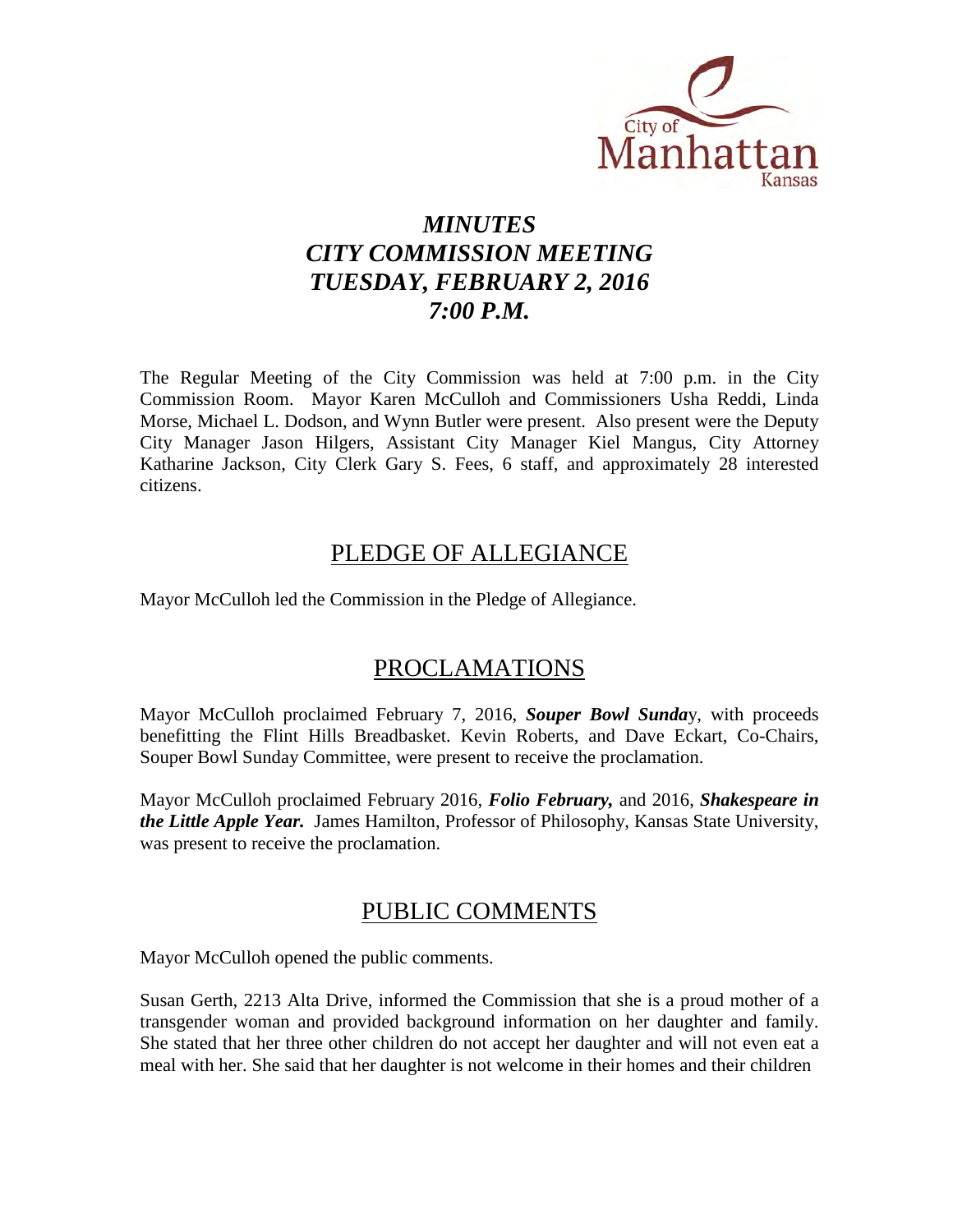# PUBLIC COMMENTS *(CONTINUED)*

do not know that she exists. She said it is clear to her that if her own siblings refuse to acknowledge her humanity, then it is quite possible, even probable, that there are others that will feel and act likewise. She provided additional LGBT (lesbian, gay, bisexual, and transgender) information and informed the Commission that she knows that you cannot legislate acceptance, but you can send a clear message that discrimination in the workplace or housing or public accommodations is unacceptable. She asked the Commission to send a message that all persons are valued and welcomed to live, work and shop in Manhattan without fear of discrimination and to add protections for sexual orientation and gender identity in the City's anti-discrimination ordinance.

Hearing no other comments, Mayor McCulloh closed the public comments.

# COMMISSIONER COMMENTS

Commissioner Linda Morse stated that various community organizations will be at the Manhattan Town Center Mall on Saturday, February 6, 2016, from 10:00 a.m. to 3:00 p.m., to talk about their programs and provide information on their respective organizations. She invited everyone interested to attend and learn more about the various organizations in the community. She stated that she would be at the MLK (Martin Luther King, Jr.) Planning Committee table as a volunteer.

Commissioner Reddi thanked Susan Gerth for speaking during public comments. She stated that this is an important issue and does need to be discussed and, at some point make some changes and follow suit with Fort Riley, the Unified School District 383 and Kansas State University. She said there is discrimination whether we sense it or not and we need to be aware of that. She congratulated Ella Rosenkranz on winning the Riley County Spelling Bee and wished her luck in Topeka and hopefully, at the National Spelling Bee. She encouraged the public to attend the Legislative Coffee on Saturday, February 6, 2016, at the Sunset Zoo from 7:30 a.m. to 9:00 a.m. She stated that Commissioner Morse, Assistant City Manager Kiel Mangus and herself went to Topeka on Wednesday, January 27, 2016, and met with state legislatures and other city and county commissioners to talk about key challenges that municipalities are facing and to share perspectives on upcoming issues. She encouraged those interested in the Manhattan caucus to get signed-up and stated the event will be held Saturday, March 5, 2016, from 10:00 a.m. to 2:00 p.m. at the Manhattan High School for Republicans and at the Susan B Anthony Middle School for Democrats and to check out the website for additional information.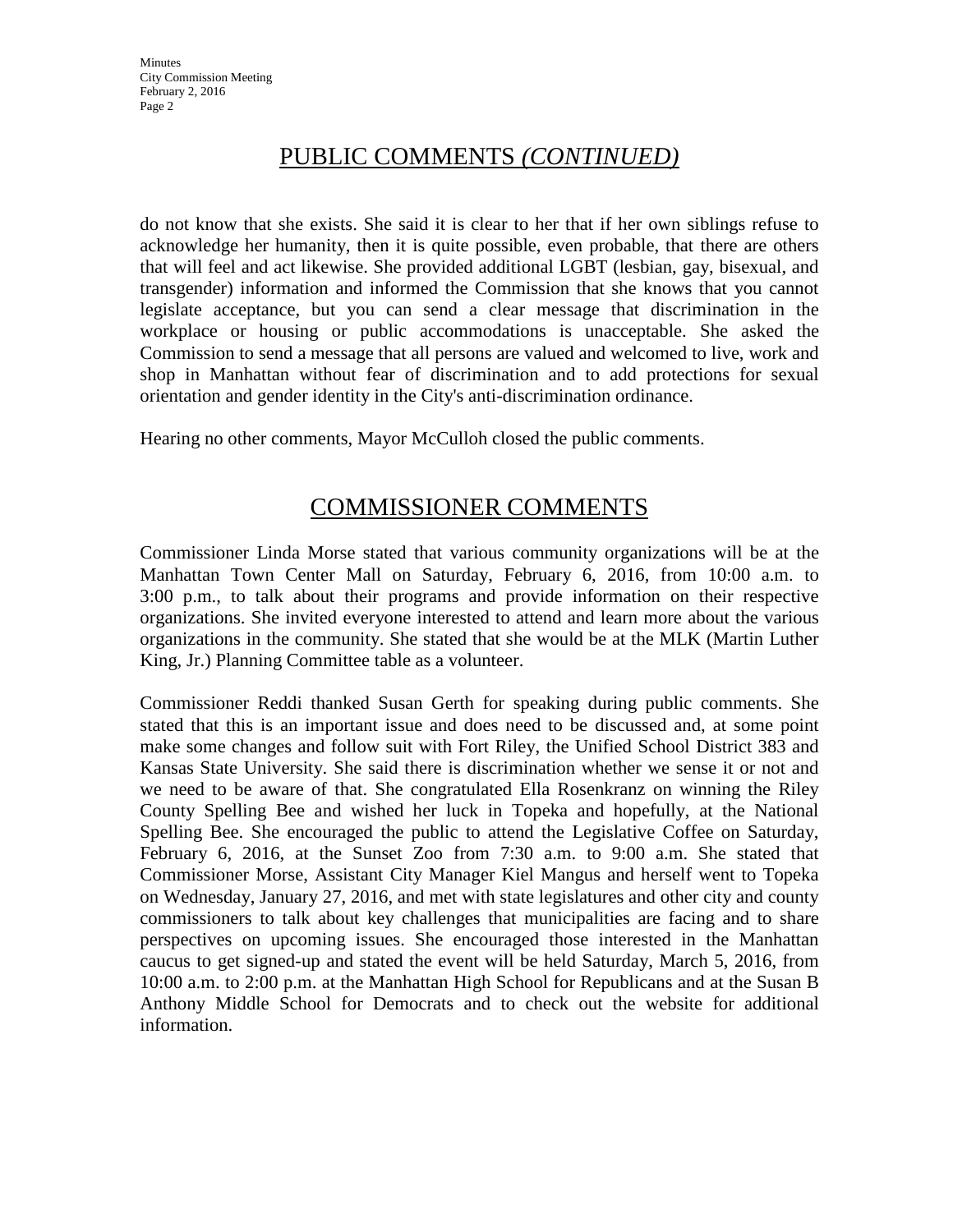**Minutes** City Commission Meeting February 2, 2016 Page 3

# COMMISSIONER COMMENTS *(CONTINUED)*

Mayor McCulloh thanked Susan Gerth for her comments and stated that this issue will be on an upcoming legislative agenda and hopefully will be able to extend this protection to all citizens in Manhattan. She said that "How People Make Things" opened at the Flint Hills Discovery Center on Friday, January 29, 2016, and that she made a spoon. She encouraged everyone to attend the exhibit. She informed the community that she spent Monday, February 1, 2016, preparing for a TED X MHK, TED Talks event, with students and faculty from Kansas State University and encouraged citizens to go online and view it. She also thanked the Commissioners and staff that attended the recent Chamber Retreat in Overland Park and that traveled to Topeka to meet with our state legislators.

# CONSENT AGENDA

(\* denotes those items discussed)

## **MINUTES**

The Commission approved the minutes of the Regular City Commission Meeting held Tuesday, January 19, 2016.

## **CLAIMS REGISTER NOS. 2810 and 2811**

The Commission approved Claims Register Nos. 2810 and 2811 authorizing and approving the payment of claims from January 13, 2016, to January 26, 2016, in the amount of \$1,922,456.23 and \$1,500,595.63, respectively.

## **LICENSES**

The Commission approved a Tree Maintenance License for calendar year 2016 for Wildcat Tree Service, 3761 Cumberland Road, and an annual Cereal Malt Beverages Off-Premises License for Ampride, 215 East Poyntz Avenue.

## **ORDINANCE NO. 7193 - REZONE - 801 MORO STREET**

The Commission approved Ordinance No. 7193 rezoning 801 Moro Street, from R-M/TNO, Four-Family Residential District with Traditional Neighborhood Overlay District, to R-3/M-FRO, Multiple-Family Residential District with Multi-Family Redevelopment Overlay District, based on the findings in the Staff Report *(See Attachment No. 1)* and the recommendation of the Planning Board.

## **ORDINANCE NO. 7194 - REZONE - 917, 919, and 923 THURSTON STREET**

The Commission approved Ordinance No. 7194 rezoning 917, 919 and 923 Thurston Street, from R-1/TNO, Single-Family Residential District with Traditional Neighborhood Overlay District, to R-3/M-FRO, Multiple-Family Residential District with Multi-Family Redevelopment Overlay District, based on the findings in the Staff Report *(See Attachment No. 2)* and the recommendation of the Planning Board.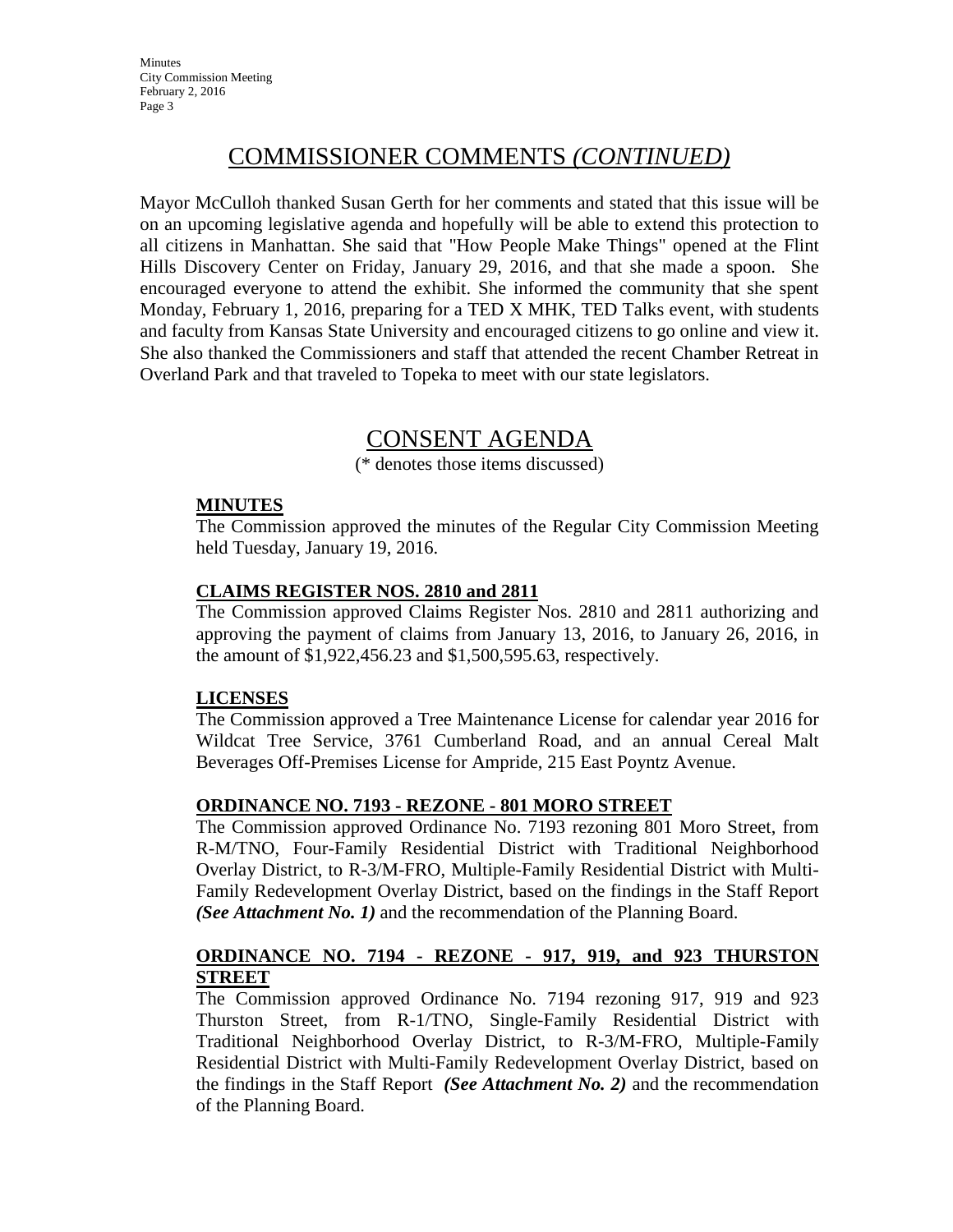## **\* ORDINANCE NO. 7195 - AMEND - CITY COMMISSION ELECTIONS AND TERMS**

Mayor McCulloh provided additional information on the item and highlighted the extended length of the mayors and commissioners terms.

The Commission approved Ordinance No. 7195 amending Section 2-12 of the Code of Ordinances relating to the election of members of the governing body and establishing terms therefore.

## **ORDINANCE NO. 7196 - KANSAS FIBER NETWORK, LLC - FRANCHISE AGREEMENT**

The Commission approved Ordinance No. 7196 authorizing a competitive infrastructure provider franchise with Kansas Fiber Network, LLC.

## **PUBLIC HEARING - LEVY SPECIAL ASSESSMENTS (GOB 2016-A)**

Mayor McCulloh opened the public hearing.

Hearing no comments, Mayor McCulloh closed the public hearing.

### **FIRST READING - LEVY SPECIAL ASSESSMENTS (GOB 2016-A)**

The Commission amended the cost of K-State Research Park, Phase II, Street Improvements to the lessor amount of \$203,751.61, and approved first reading of an ordinance levying special assessments against the benefiting properties in the following 17 projects, which have been completed: *Congressional Addition – Sanitary Sewer (SS1309), Street (ST1311), and Water (WA1310); Grand Vista Addition, Unit Three – Sanitary Sewer (SS1304), Street (ST1304), and Water (WA1304); Highland Meadows Addition, Unit Seven – Sanitary Sewer (SS1303), Street (ST1303), and Water (WA1303); K-State Research Park, Phase II – Sanitary Sewer (SS1310), Street (ST1312), and Water (WA1311); Lee Mill Heights Addition, Unit Four and Unit Five - Sanitary Sewer (SS1313), Street (ST1317), and Water (WA1315); and Scenic Meadows Addition, Unit Three, Phase Two – Stormwater (SM1303) and Street (ST1006).*

## **\* RESOLUTION NO. 020216-A - SUPPORT - HOUSING TAX CREDIT (CANYON CREEK APARTMENTS - LEDGESTONE RIDGE)**

Commissioner Butler asked about the request from the Manhattan Area Housing Partnership and who benefits from waiving the building permit and utility connection fees.

Jason Hilgers, Deputy City Manager, responded to questions from the Commission and provided clarification on the item.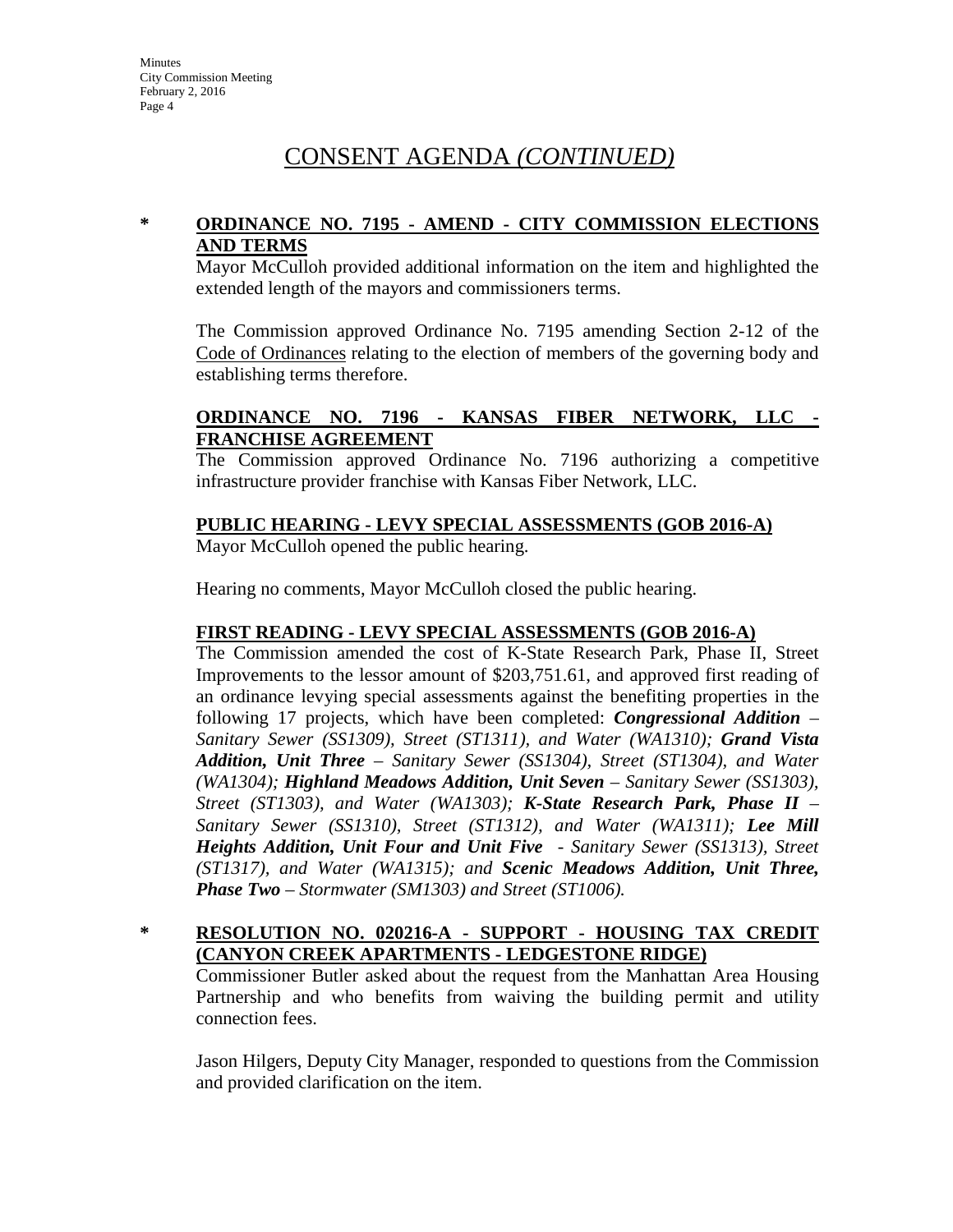### **\* RESOLUTION NO. 020216-A - SUPPORT - HOUSING TAX CREDIT (CANYON CREEK APARTMENTS - LEDGESTONE RIDGE)**  *(CONTINUED)*

Jill Jacoby, Executive Director, Manhattan Area Housing Partnership, Inc., provided additional information on the request and stated that the tenants will be the beneficiaries with affordable housing. She stated that the City's support provides needed funds that can be used as a match for the HOME funds available through the state of Kansas. She then responded to additional questions from the Commission regarding the proposed development, the amount of projected rent ranges for both two and three bedroom units, and explained the competitive application process for these funds.

Jason Hilgers, Deputy City Manager, provided additional information on the item and the competitive tax credit application process. He highlighted the successful history of receiving tax credits to enhance affordable housing stock and the assistance the City has provided in the past with the Manhattan Area Housing Partnership. He then responded to questions from the Commission regarding property taxes from the development that would come back to the City.

Mayor McCulloh stated that she would not be voting on this item since she currently serves on the Manhattan Area Housing Partnership committee and has for many years.

The Commission approved Resolution No. 020216-A indicating the City of Manhattan's support for the Manhattan Area Housing Partnership tax credit application, waived the building permit (estimated to be \$11,033.00), and absorbed utility connection fees (estimated to be \$13,000.00) for a 32 unit affordable housing development in the Ledgestone Ridge Addition.

## **\* REQUEST FOR QUALIFICATIONS - PROFESSIONAL SERVICES - ENGINEER ON-CALL**

Mayor McCulloh announced that Commissioners Reddi and Butler would be serving on the Selection Committee.

The Commission authorized City Administration to seek qualifications for professional services for an Engineer On-Call and appointed Commissioners Reddi and Butler to serve on the Selection Committee.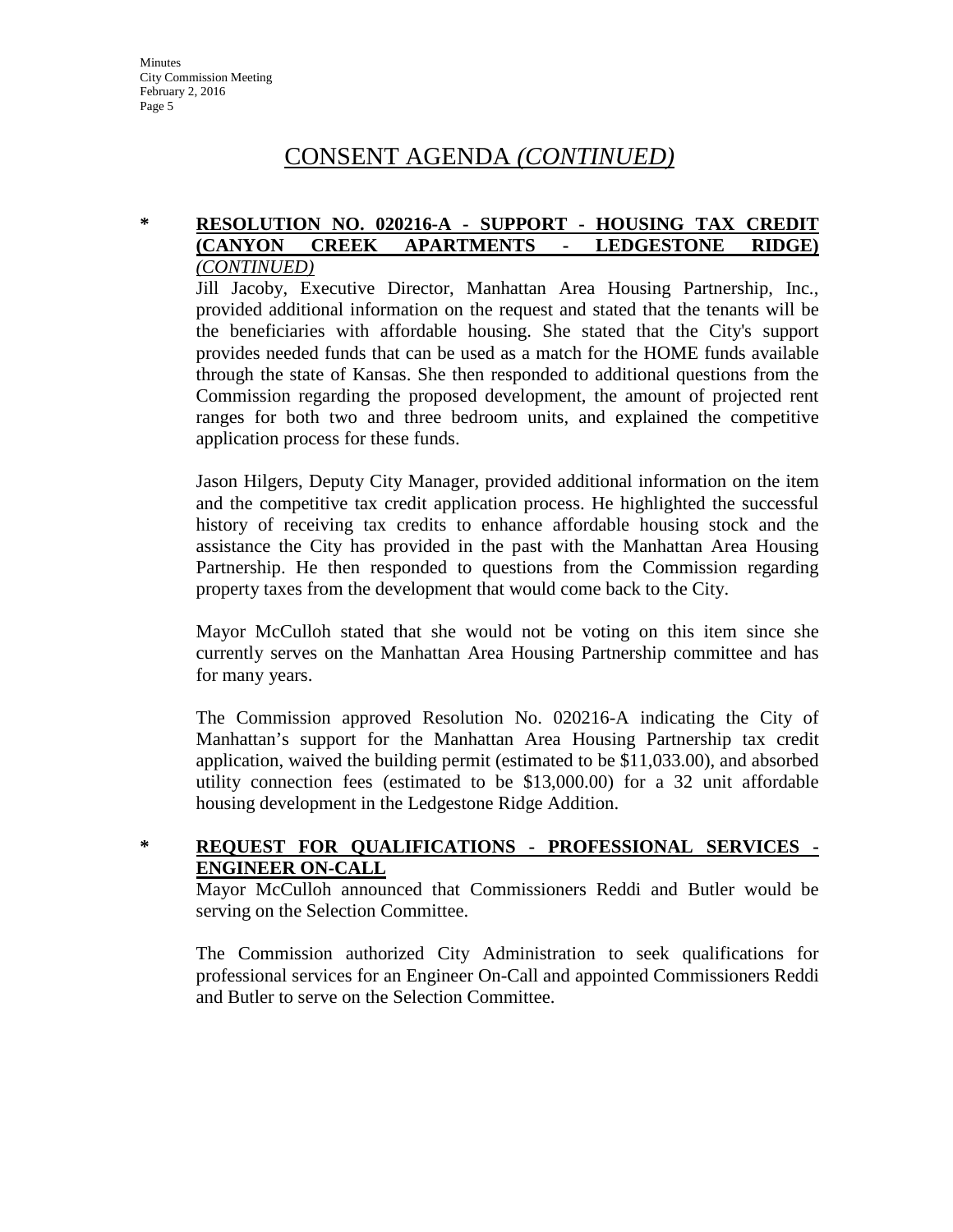## **RESOLUTION NO. 020216-B - PETITION - SCENIC CROSSING - STREET IMPROVEMENTS (ST1601)**

The Commission found the petition sufficient and approved Resolution No. 020216-B finding the project advisable and authorizing construction for the Scenic Crossing Street (ST1601) Improvements.

## **RESOLUTION NO. 020216-C - PETITION - SCENIC CROSSING - SANITARY SEWER IMPROVEMENTS (SS1603)**

The Commission found the petition sufficient and approved Resolution No. 020216-C finding the project advisable and authorizing construction for the Scenic Crossing Sanitary Sewer (SS1603) Improvements.

## **RESOLUTION NO. 020216-D - PETITION - SCENIC CROSSING - WATER IMPROVEMENTS (WA1602)**

The Commission found the petition sufficient and approved Resolution No. 020216-D finding the project advisable and authorizing construction for the Scenic Crossing Water (WA1602) Improvements.

## **AGREEMENT - ENGINEERING SERVICES - SCENIC CROSSING STREET (ST1601), SANITARY SEWER (SS1603) AND WATER (WA1602) IMPROVEMENTS**

The Commission authorized the Mayor and City Clerk to execute an agreement in an amount not to exceed \$67,396.50 with Alfred Benesch & Co., of Manhattan, Kansas, to perform professional services for the Scenic Crossing Street (ST1601), Sanitary Sewer (SS1603), and Water (WA1602) Improvements.

## **AWARD CONTRACT - WILDCAT CREEK LIFT STATION, PHASE 3, IMPROVEMENTS-BANK STABILIZATION (SS1424, CIP #WW016P)**

The Commission accepted the Engineer's Opinion of Probable Cost in the amount of \$376,519.00; awarded a construction contract in the amount of \$243,243.00 to ERS, Inc., of Jackson, Mississippi; and authorized the Mayor and City Clerk to execute the construction contract for the Wildcat Creek Lift Station, PH 3, Improvements-Bank Stabilization project (SS1424, CIP #WW016P), to be paid from the Wastewater Fund.

## **FIRST READING - ISSUE GENERAL OBLIBATION BONDS - WILDCAT CREEK LIFT STATION, PHASE 3, IMPROVEMENTS-BANK STABILIZATION (SS1424, CIP #WW016P)**

The Commission approved first reading of an ordinance authorizing the issuance of general obligation bonds to finance for the Wildcat Creek Lift Station, PH 3, Improvements-Bank Stabilization project (SS1424, CIP #WW016P), to be paid from the Wastewater Fund.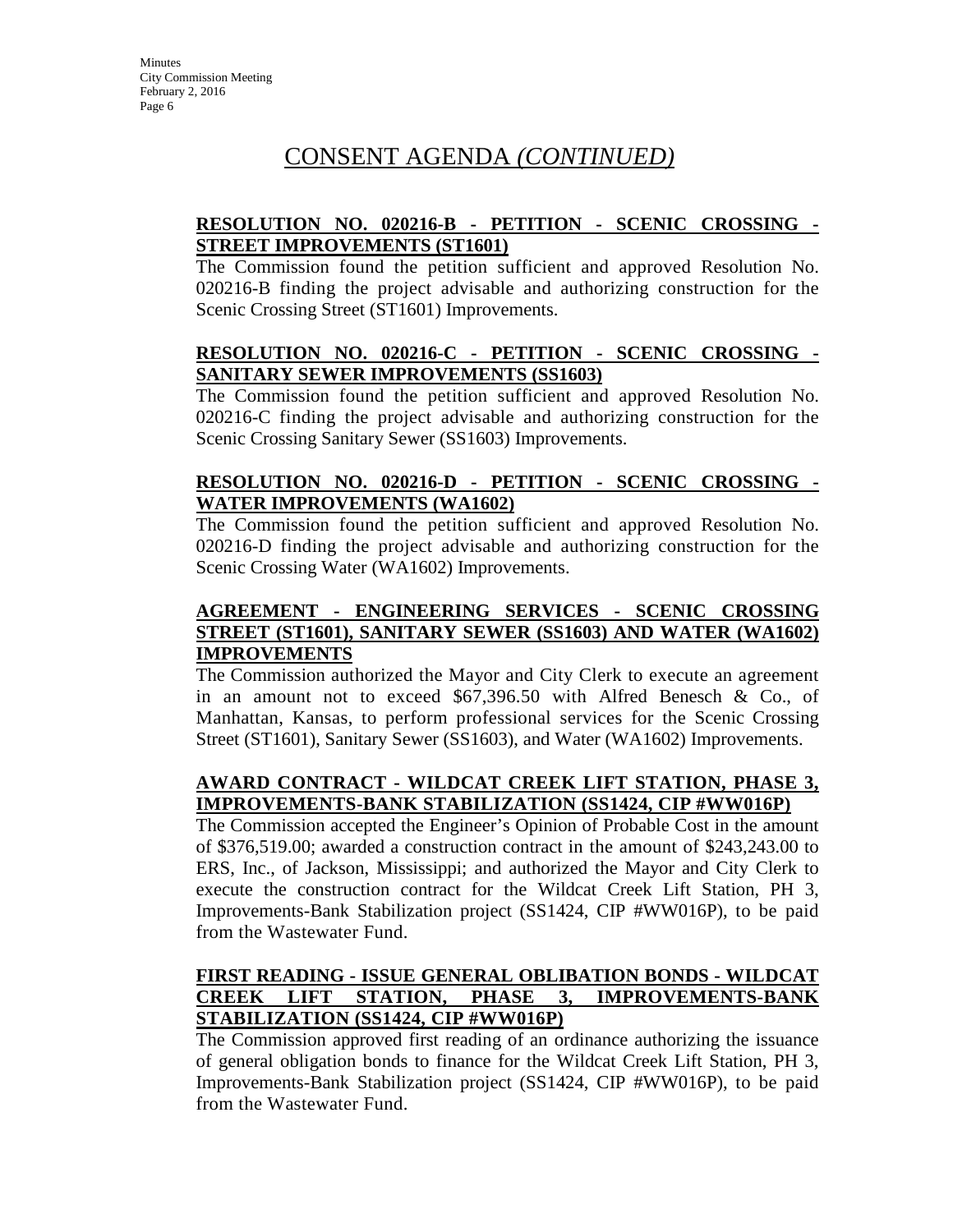## **PURCHASE - UNIT #26 - SEWER MAINTENANCE DIVISION - ONE-TON FOUR-WHEEL DRIVE TRUCK WITH BED (CIP #WW055E)**

The Commission authorized City Administration to purchase a one-ton four-wheel drive truck w/bed, Unit #26, for the Sewer Maintenance Division (CIP #WW055E) in the amount of \$55,172.00 (base bid in the amount of \$59,672.00 less a trade-in amount of \$4,500.00) to be paid from the Wastewater Fund, from Shawnee Mission Ford, Shawnee, Kansas.

## **PURCHASE – UNIT #294 – STORMWATER DIVISION – ONE-TON FOUR-WHEEL DRIVE TRUCK WITH BED (CIP #ST061E)**

The Commission authorized City Administration to purchase a one-ton four-wheel drive truck w/bed, Unit #294, for the Stormwater Division (CIP #ST061E) in the amount of \$59,672.00 to be paid from the Stormwater Fund, from Shawnee Mission Ford, Shawnee, Kansas.

## **BOARD APPOINTMENTS**

The Commission approved appointments by Mayor McCulloh to various boards and committees of the City.

### *Board of Zoning Appeals*

Appointment of Brandi Nelson, 3310 Kennsington Court #4, to a three-year term. Ms. Nelson's term begins immediately, and will expire December 31, 2018.

### *Flint Hills Discovery Center Advisory Board*

Appointment of Emily Dringenberg, 300 Twykingham Place, to a three-year Resident term. Ms. Dringenberg's term begins immediately, and will expire January 31, 2019.

## *Municipal Audit Committee*

Re-appointment of Commissioner Dodson, 4109 Wellington Drive, to a oneyear Commissioner term. Commissioner Dodson's term will begin April 1, 2016, and will expire March 31, 2017.

After discussion and comments from the Commission, Commissioner Reddi moved to approve the consent agenda. Commissioner Morse seconded the motion.

After additional comments from the Commission, on a roll call vote, motion carried 5-0, with the exception of Item I: RESOLUTION NO. 020216-A – SUPPORT – HOUSING TAX CREDIT (CANYON CREEK APARTMENTS – LEDGESTONE RIDGE) which carried 4-0, with Mayor McCulloh recusing herself on the item.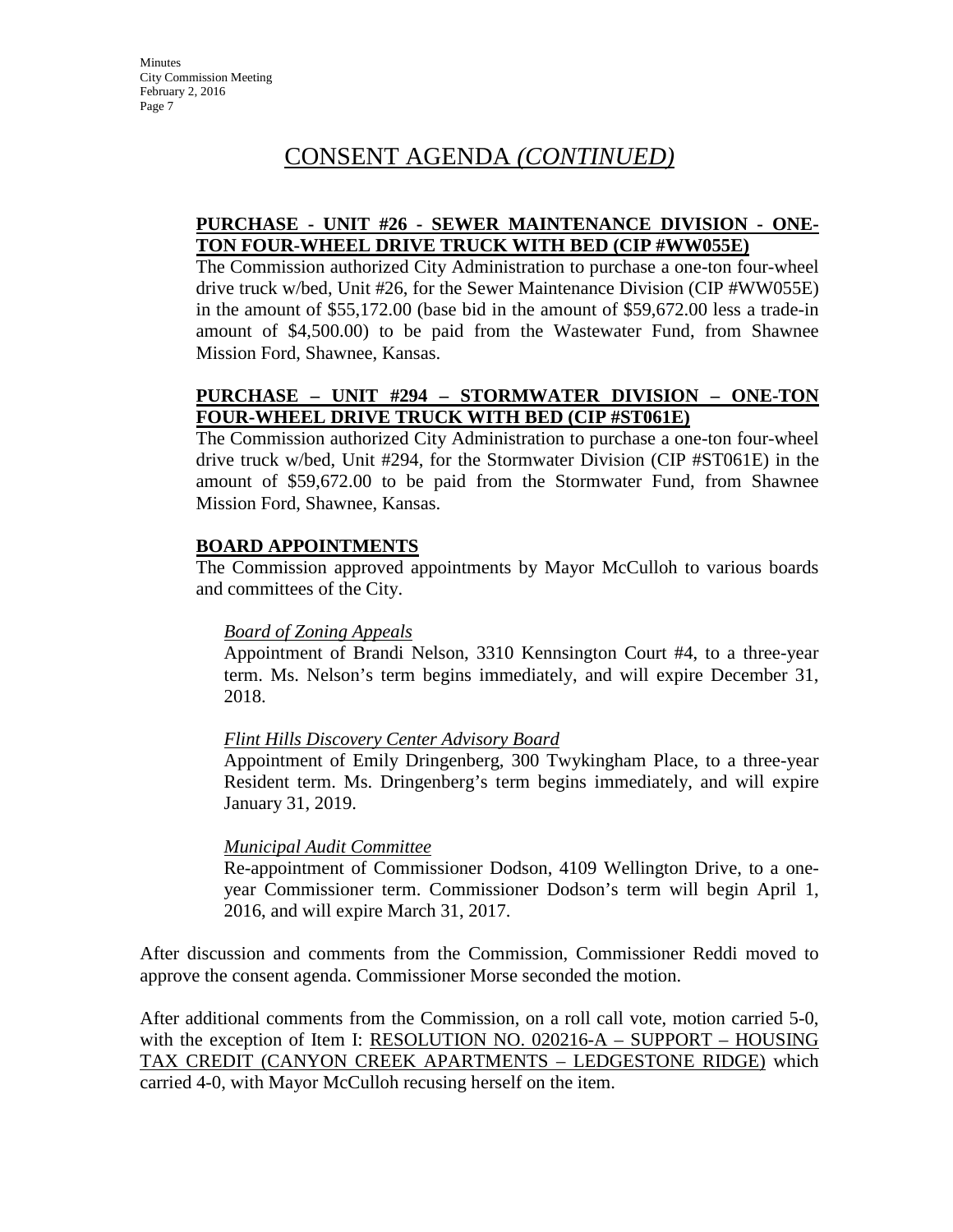Minutes **City Commission Meeting** February 2, 2016 Page 8

# **GENERAL AGENDA**

#### FIRST READING - REZONE - 2600 EUREKA TERRACE

Eric Cattell, Assistant Director for Planning, presented an overview of the item and informed the Commission that the Manhattan Urban Area Planning Board recommended approval of the item based on the findings in the Staff Report. He highlighted the map of the subject area, current zoning in the area, existing businesses in the area, and referenced the Comprehensive Plan. He then responded to questions from the Commission regarding the rezoning request, clarified the flood plain area, and discussed the businesses nearby.

Mayor McCulloh opened the public comments.

Hearing no comments, Mayor McCulloh closed the public comments.

After discussion and comments from the Commission, Commissioner Reddi moved to approve first reading of an ordinance rezoning 2600 Eureka Terrace (Lots 19 and 20, Eureka Addition) from I-3/AO, Light Industrial District with Airport Overlay District, to C-6/AO, Heavy Commercial District with Airport Overlay District, based on the findings in the Staff Report (See Attachment No. 3) and the recommendation of the Planning Board. Commissioner Morse seconded the motion. On a roll call vote, motion carried 5- $\overline{0}$ .

#### **ADJOURNMENT**

At 7:38 p.m., the Commission adjourned.

**AMC, City Clerk** Gary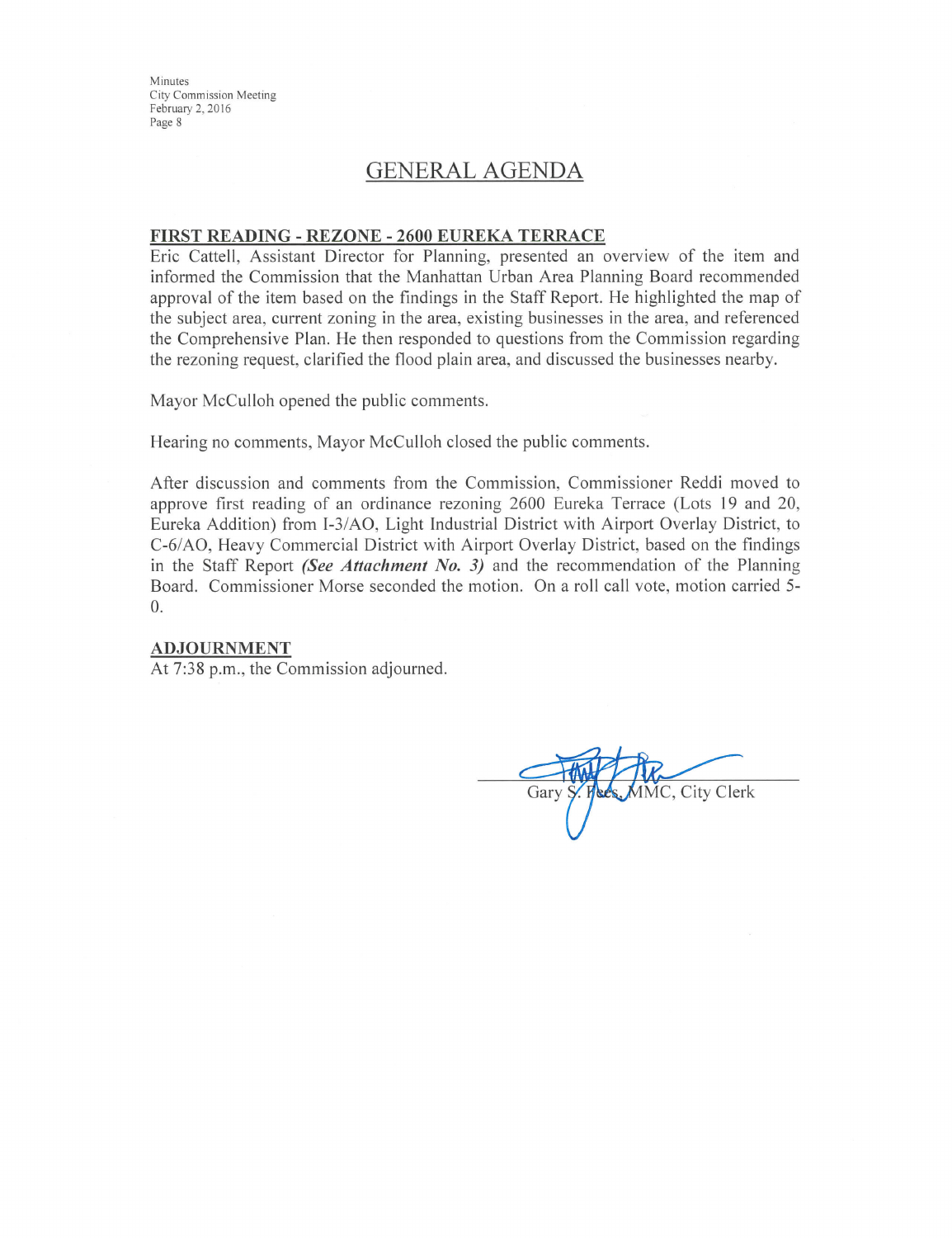## **STAFF REPORT**

## **ON AN APPLICATION TO REZONE PROPERTY**

- **FROM:** R-M, Four-Family Residential District with TNO, Traditional Neighborhood Overlay District.
- **TO**: R-3/M-FRO, Multiple-Family Residential District with Multi-Family Redevelopment Overlay District.

**APPLICANT:** SMH Consultants, Jeff Hancock on behalf of the Property Owner

**ADDRESS:** 2017 Vanesta Place, Suite 110, Manhattan, KS 66503

**OWNERS:** Fieldhouse Development, Zac Burton

**ADDRESS:** 2917 Tobacco Road, Manhattan, KS 66503

**LEGAL DESCRIPTION:** Lot 129 and the East Half of Lot 130, Ward 4

**LOCATION:** The rezoning site 801 Moro Street. Which is generally located to the southeast of the intersection of N. 8<sup>th</sup> Street and Moro Street.

**AREA:** 11,210 square feet (.26 acres)

### **DATE OF NEIGHBORHOOD MEETING:** November 4, 2015

DATE OF PUBLIC NOTICE PUBLICATION: December 14, 2015

## **DATE OF PUBLIC HEARING: PLANNING BOARD:** January 4, 2016 **CITY COMMISSION:** February 2, 2016

## **THIRTEEN MATTERS TO BE CONSIDERED WHEN REZONING**

- **1. EXISTING USE:** The site is currently vacant. The structure was demolished in November, 2015. The structure was 2-stories tall and contained 6 dwelling units.
- **2. PHYSICAL AND ENVIRONMENTAL CHARACTERISTICS:** The rezoning site is generally flat. The site drains to the alley and/or street.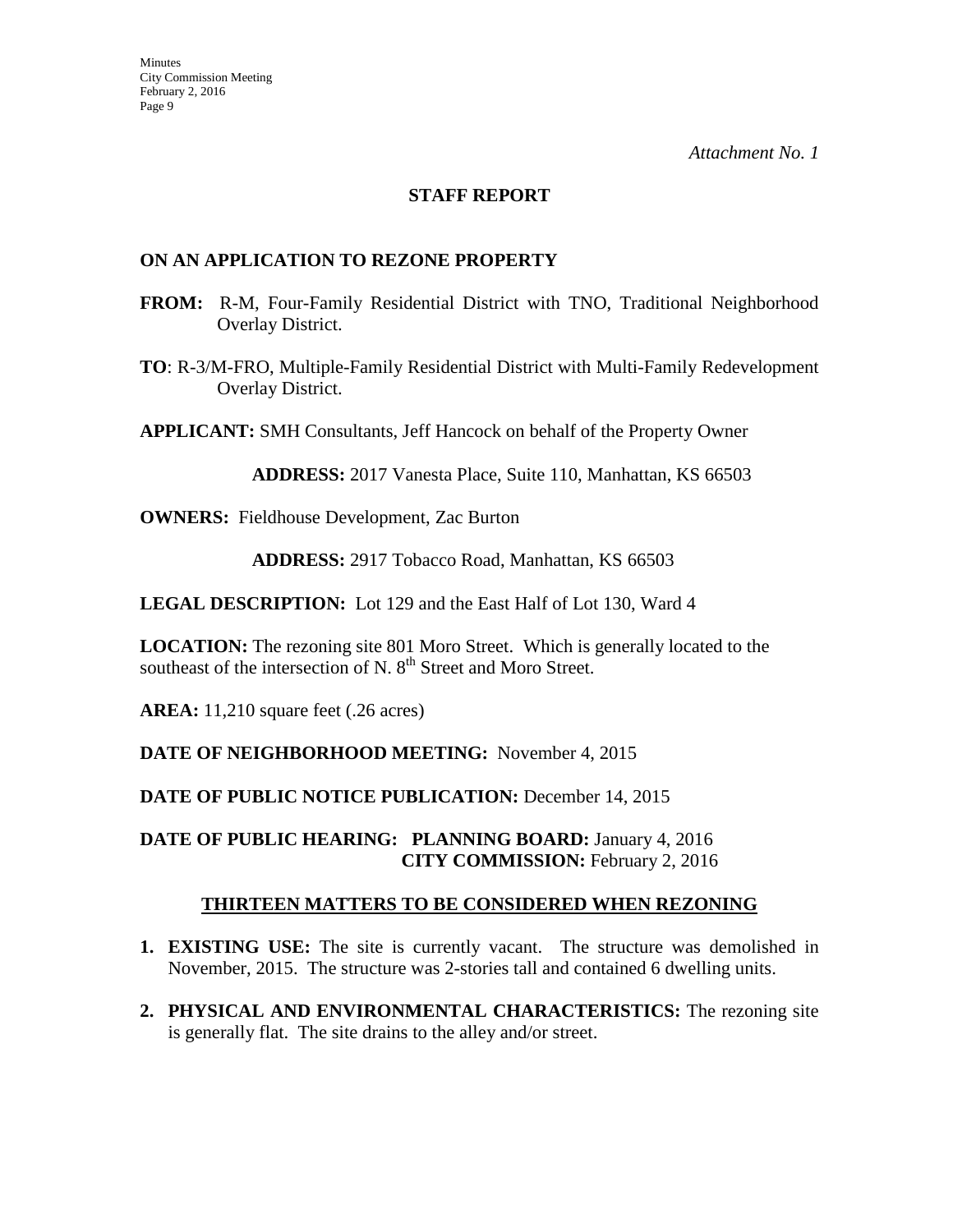The site did have a residential structure and open yard area along Moro Street and N.  $8<sup>th</sup>$  Street. Off-street parking for the house was accessed from the alley.

## **3. SURROUNDING LAND USE AND ZONING:**

**NORTH:** Moro Street, a mix of single-family, two-family, and multiple-family dwellings; The Moro Residential PUD and R-M/TNO District.

**SOUTH:** Paved public alley, a mix of single-family, two-family, and multiple-family dwelling units, Laramie Street; R-M/TNO District.

**EAST:** N. 8<sup>th</sup> Street, a mix of single-family and two-family and multiple-family dwelling units, R-M/TNO District.

**WEST:** A mix of single-family, two-family, multiple-family dwelling units, including newer apartment buildings to the west of N. 9<sup>th</sup> Street, R-M/TNO and R-3, Multiple-Family Residential District and M-FRO, Multi-Family Redevelopment Overlay District.

- **4. GENERAL NEIGHBORHOOD CHARACTER:** The surrounding neighborhood is a mix of single-family, two-family and multiple-family dwellings, the majority of which are renter occupied units. To the north of the site is The Moro Residential PUD, a 16-unit apartment complex. To the west of N.  $9<sup>th</sup>$  Street and north of the midblock alley between Laramie Street and Moro Street are properties zoned R-3/M-FRO District and consists of mostly large-scale apartment buildings
- **5. SUITABILITY OF SITE FOR USES UNDER CURRENT ZONING:** The site is an approximately 11,200 square foot vacant tract. The previously structure was razed in November, 2015. According to the Riley County appraiser, the previous structure had 6 dwelling units within it. The 6 dwelling units were nonconforming to the current zoning district, which would allow as many as 4 dwelling units on the site. Because the property owner razed the structure, the current zoning regulations apply. Any previous legal nonconforming status is lost.

The site is suitable for development under the current zoning regulations.

**6. COMPATIBILITY OF PROPOSED DISTRICT WITH NEARBY PROPERTIES AND EXTENT TO WHICH IT MAY HAVE DETRIMENTAL AFFECTS:** An increase in noise, light and traffic can be expected if the proposed rezoning is approved, however this should not be inconsistent with the surrounding area. As previously mentioned above in the "General Neighborhood Character" standard, the area is a mixture of single-family, two-family, and multiple-family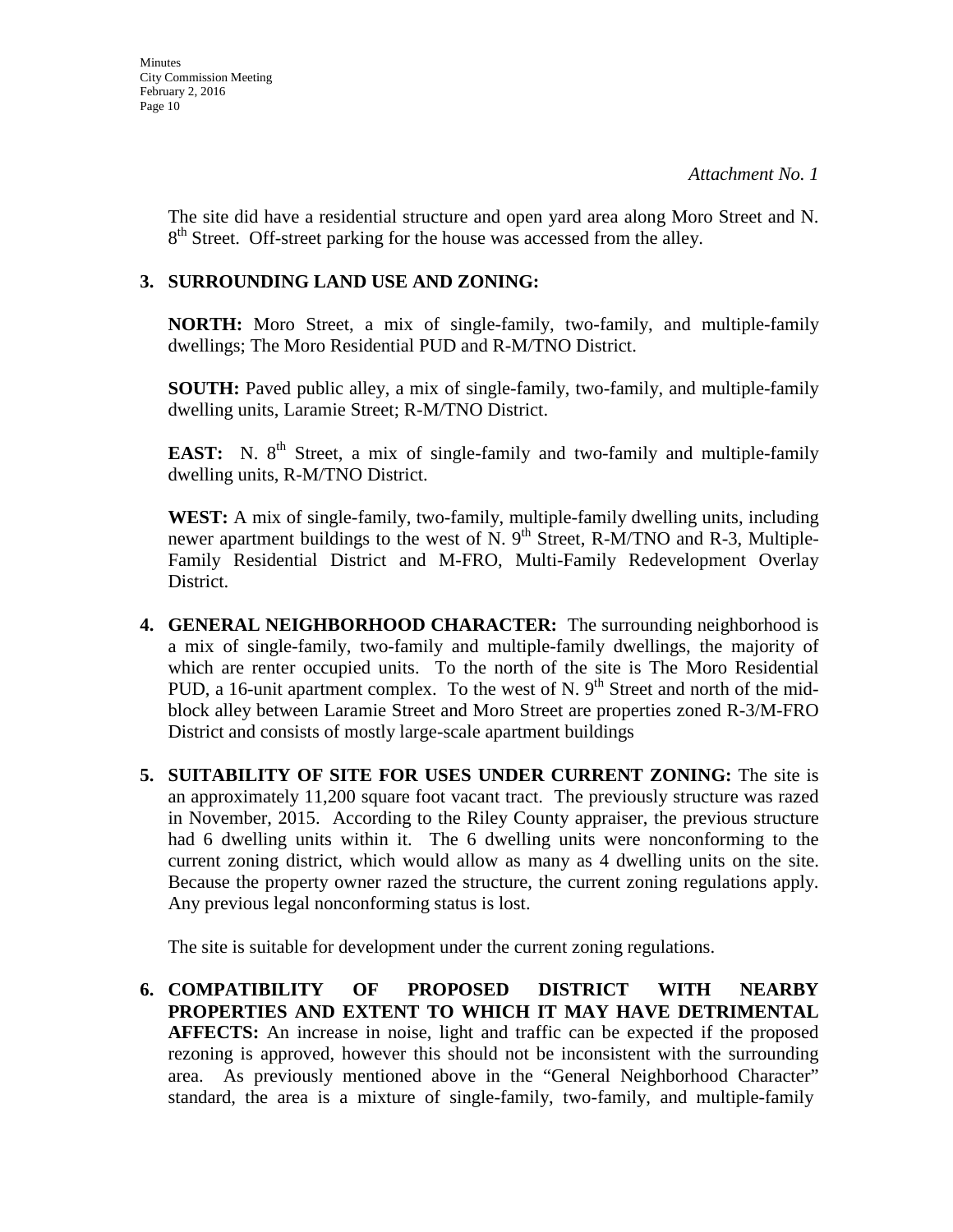dwelling units. The majority of the residential properties in the area are rental properties. To the north of the site is a 16-unit apartment building constructed in 2005. To the west of N. 9<sup>th</sup> Street and north of the mid-block alley between Moro Street and Laramie Street are properties zoned R-3/M-FRO containing a number of multiplefamily apartment buildings.

The applicants have proposed to construct a new apartment building on the site. The proposed rezoning will permit construction of an apartment building with as many as 11 dwelling units, but will be required to follow the current M-FRO site and design standards.

The applicant held a neighborhood meeting on November 4, 2015. According to the applicant's meeting summary, no one attended the meeting.

The proposed rezoning should be compatible with the surrounding properties.

**7. CONFORMANCE WITH COMPREHENSIVE PLAN:** The Core Area Neighborhoods Future Land Use Map of the recently updated and adopted 2015 Comprehensive Plan Update shows the site designated as RHD, Residential High Density. The 2003 Comprehensive Plan showed this area as RLM, Residential Medium to High Density. Policies of the RHD categories are below:

# *RHD-1: Characteristics*

*The Residential High Density designation is designed to create opportunities for higher density neighborhoods adjacent to the KSU campus and in other more urban parts of the core area of the community, and in a suburban setting. Within the core area or in Downtown, the designation accommodates higher-intensity residential housing, such as mid-rise apartments, townhomes and condominiums, combined with complementary non-residential land uses, such as retail, service commercial, and office uses, often within the same building. In other areas of the community, Residential High Density neighborhoods can be accommodated in a less vertical or urban fashion, such as in planned apartment communities with complimentary neighborhood service commercial, office, and recreational facilities. These neighborhoods could be implemented through a Planned Unit Development or by following design and site plan standards during the design review process.* 

# *RHD-2: Appropriate Density Range*

*Possible densities under this designation are 19-50 dwelling units per net acre and greater.*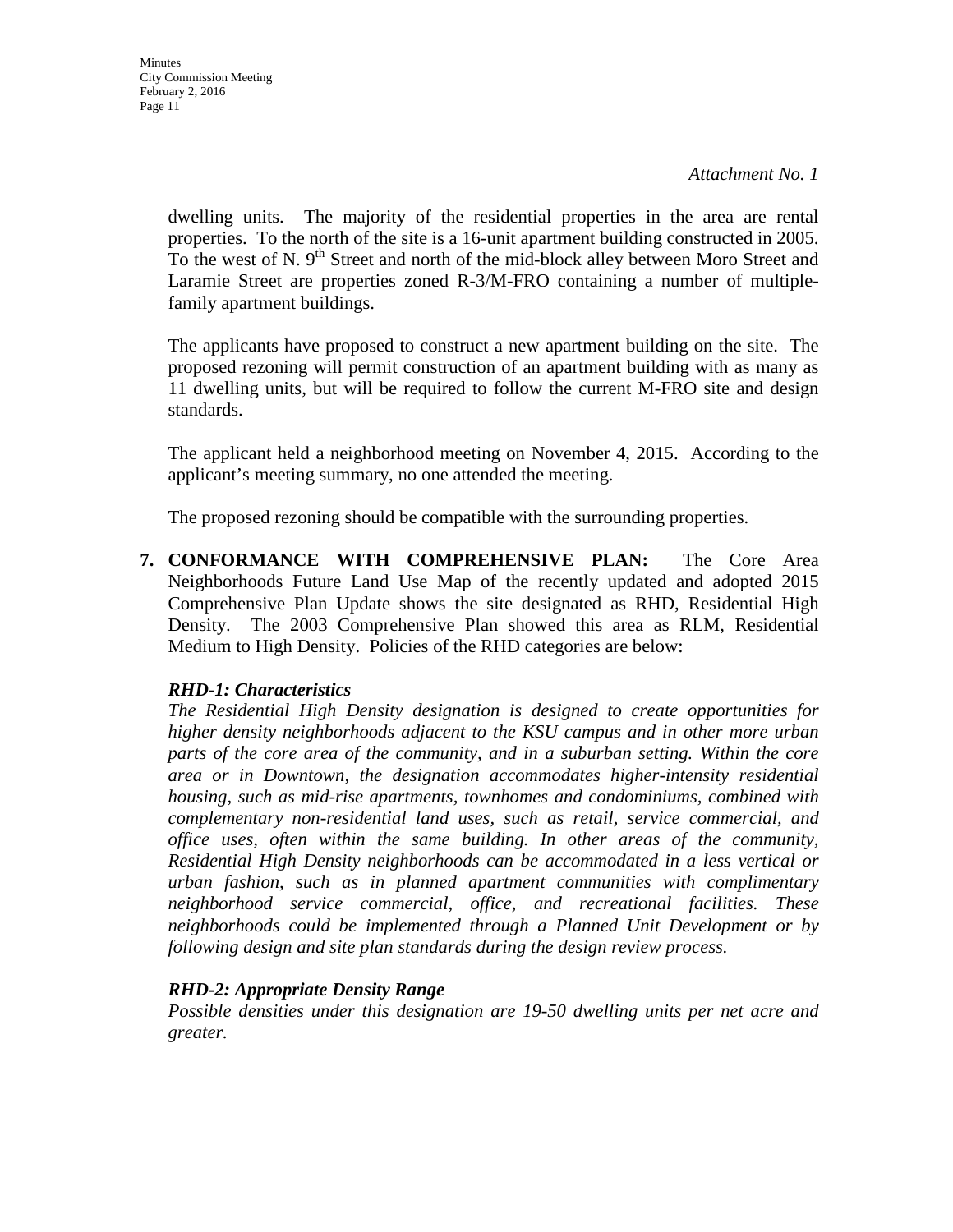## *RHD-3: Location*

*Residential High Density uses are typically located near intersections of arterials and collector streets, sometimes providing a transition between commercial or employment centers and lower density neighborhoods. Concentrations of Residential High Density are designated west and east of the KSU campus and in the Aggieville vicinity to promote expanded student housing options within walking distance of campus. In a more urban setting or in Downtown, Residential High Density may be combined with active non-residential uses in a vertically mixed-use building. Outside of the core area, Residential High Density uses should not be located in settings where the only access provided consists of local streets passing through lower density neighborhoods.* 

## *RHD-4: Building Massing and Form*

*Avoid plain, monolithic structures or blank walls on the backs or sides of buildings. In a planned apartment community context, large buildings should incorporate a variety of design elements to create visual interest. Infill projects should be consistent with area-specific design standards or guidelines, as adopted.* 

## *RHD-5: Mix of Uses*

*Encourage the integration of neighborhood serving retail uses (e.g., drycleaners, coffee shop) on the ground level of high density residential buildings where viable, typically in areas with high visibility and/or pedestrian activity. Nonresidential uses should generally not exceed twenty-five percent of the total floor area in a mixed-use structure; however, actual percentages will be driven by market demand and the surrounding site context.* 

## *RHD-6: Parking Location and Design*

*Locate off-street surface parking behind buildings, tucked under buildings (e.g., podium parking), or within parking structures in established core area neighborhoods and the Downtown to maintain a pedestrian-oriented street frontage. Integrate structured parking garages and tuck-under parking with the overall design of the building they are intended to serve. The incorporation of active uses, such as retail, into the ground floor of freestanding parking structures included as part of multi-block developments.*

The R-3/M-FRO Districts allow for 1 dwelling unit per 1,000 square feet of lot area. Based on the maximum number of dwelling units allowed for the site (11 dwelling units), the maximum residential density could be as high as 42 dwelling units per net acre, provided they could meet all the other requirements, including parking.

The proposed rezoning of the site to R-3/M-FRO, Multiple-Family Residential District with Multi-Family Redevelopment Overlay District conforms to the policies of the 2015 Manhattan Urban Area Comprehensive Plan and the M-FRO expansion area identified on the Future Land Use map.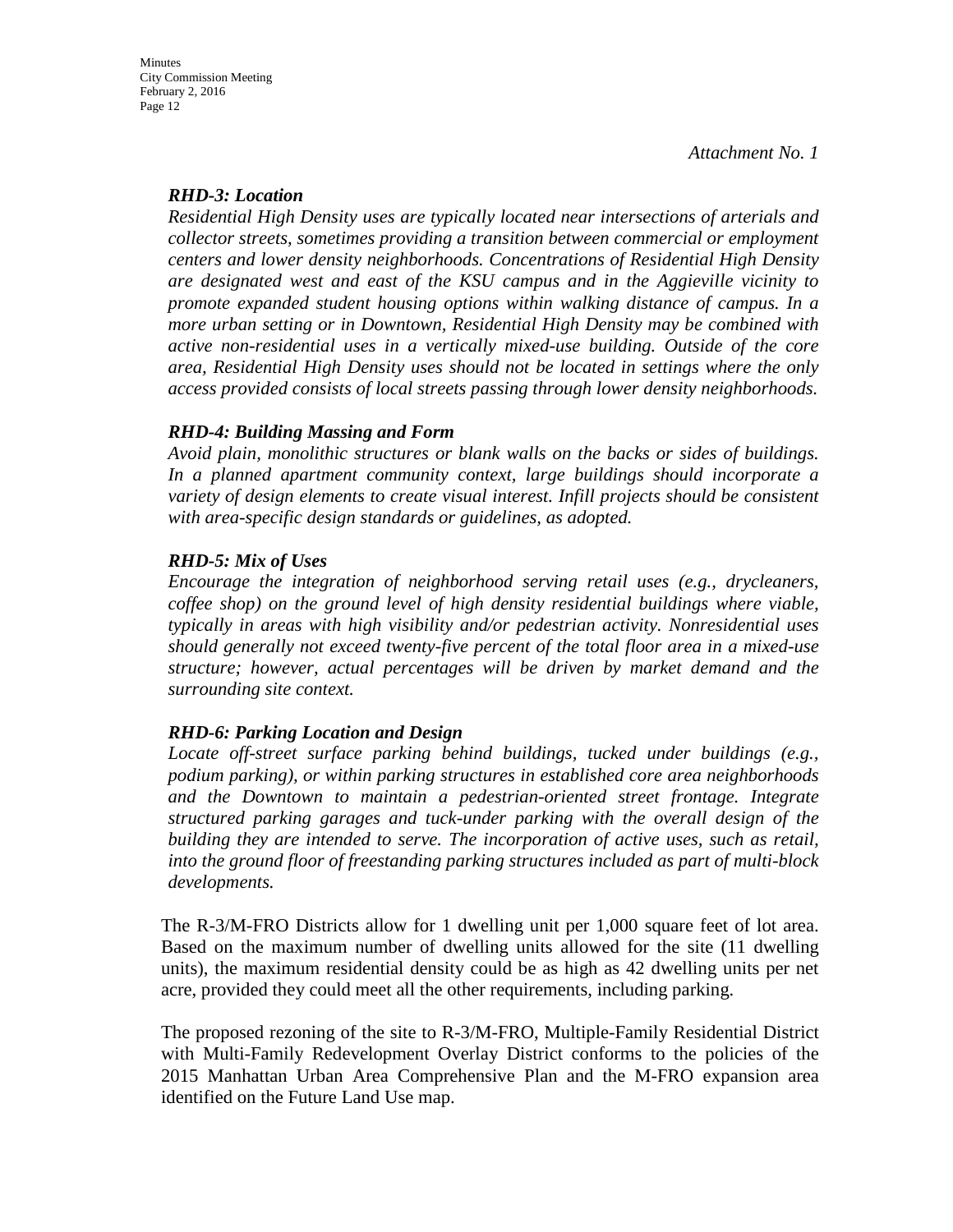## **8. ZONING HISTORY AND LENGTH OF TIME VACANT AS ZONED:**

- 1925: A, First Dwelling House: One and Two Family Dwellings
- 1937 1969: B, Second Dwelling House: One and Two Family Dwellings, Apartment Houses
- 1969 1987: R-3, Multiple-Family Residential District
- 1987 2004: R-M, Four-Family Residential District
- February 19, 2004 Manhattan Urban Area Planning Board holds public hearings to consider Phase 3 rezonings of Sub Area D, and recommends approval, on vote of 6-0, based on the Traditional Neighborhood Study. (NOTE: The site is located in Sub Area D.)
- March 16, 2004 City Commission, on a vote of 5-0, approves, first reading of an ordinance rezoning the Phase 3 Sub Area D, as recommended by City Administration and the Planning Board.
- April 6, 2004 City Commission approves Ordinance Nos. 6395 rezoning the Phase 3 Sub Area D, as recommended by City Administration and the Planning Board.

The house on the site was constructed in 1920s, according.

**9. CONSISTENCY WITH INTENT AND PURPOSE OF THE ZONING ORDINANCE:** The intent and purpose of the Manhattan Zoning Regulations is to protect the public health, safety, and general welfare; regulate the use of land and buildings within zoning districts to assure compatibility; and to protect property values.

The R-3 District is designed to provide for multiple-family dwellings at a density no greater than 1 dwelling unit per 1,000 square feet. The M-FRO District is designed to ensure that multiple-family infill development is functionally integrated into surrounding areas and compatible with the traditional character of the older neighborhoods of Manhattan. The intent is to provide a framework within which higher density housing can be built, while being sensitive to surrounding neighborhoods and the public streetscape with regard to design and site layout.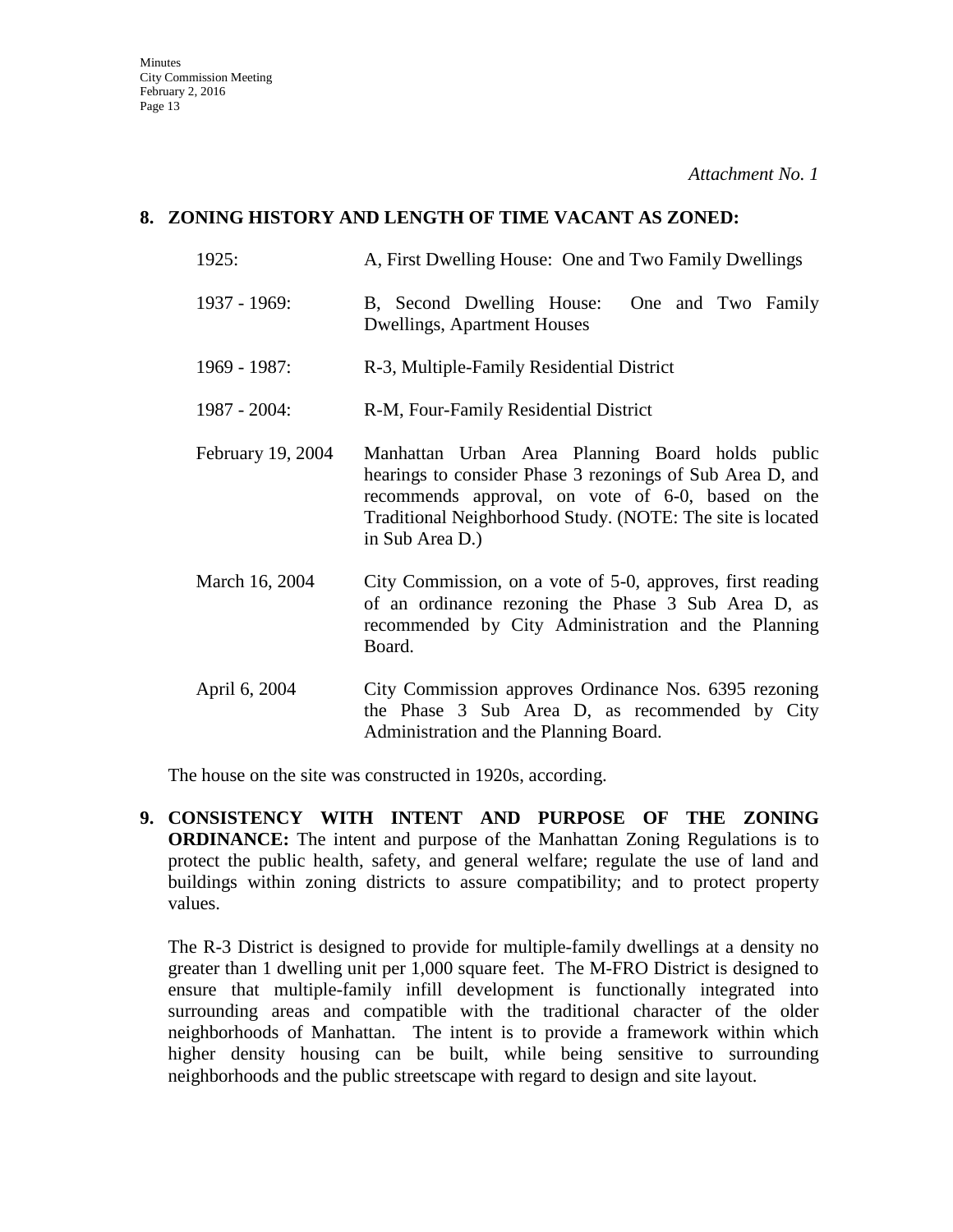**Minutes** City Commission Meeting February 2, 2016 Page 14

> The site is 11,210 square feet in area and conforms to the minimum R-3 District requirements. The M-FRO District has specific site and building design standards that ensure that redevelopment meets the intent of the overlay district. These standards will be required to be met during the building permit review and construction inspection processes on the site. The proposed rezoning conforms to the intent of the Zoning Regulations.

- **10. RELATIVE GAIN TO THE PUBLIC HEALTH, SAFETY AND WELFARE THAT DENIAL OF THE REQUEST WOULD ACCOMPLISH, COMPARED WITH THE HARDSHIP IMPOSED UPON THE APPLICANT:** There appears to be no gain to the public that denial of the rezoning would accomplish. No expected adverse impacts on the public health, safety and welfare are anticipated as a result of the rezoning. The M-FRO District requirements will be handled with the building permit and construction processes.
- **11. ADEQUACY OF PUBLIC FACILITIES AND SERVICES:** Adequate street, sanitary sewer and water services are available to serve the site. An existing sidewalk is located to the north of the site along Moro Street. The existing mid-block alley south of the site is paved.
- **12. OTHER APPLICABLE FACTORS:** The gravel public alleyways throughout the M-FRO District are a known issue due to the deteriorated condition of these alleys from which most apartment buildings access their off-street parking lots. The City is researching a variety of alternatives to address this issue throughout the redevelopment overlay district. City Administration will be scheduling a work session with the City Commission to discuss this issue in the near future.
- **13. STAFF COMMENTS:** City Administration recommends approval of the proposed rezoning of 801 Moro Street from R-M, Four-Family Residential District with TNO, Traditional Neighborhood Overlay District, to R-3/M-FRO, Multiple-Family Residential District with Multi-Family Redevelopment Overlay District, based on the findings in the Staff Report.

## **ALTERNATIVES:**

- 1. Recommend approval of the proposed rezoning of 801 Moro Street from R-M, Four-Family Residential District with TNO, Traditional Neighborhood Overlay District, to R-3/M-FRO, Multiple-Family Residential District with Multi-Family Redevelopment Overlay District, based on the findings in the Staff Report.
- 2. Recommend denial of the proposed rezoning, stating the specific reasons for denial.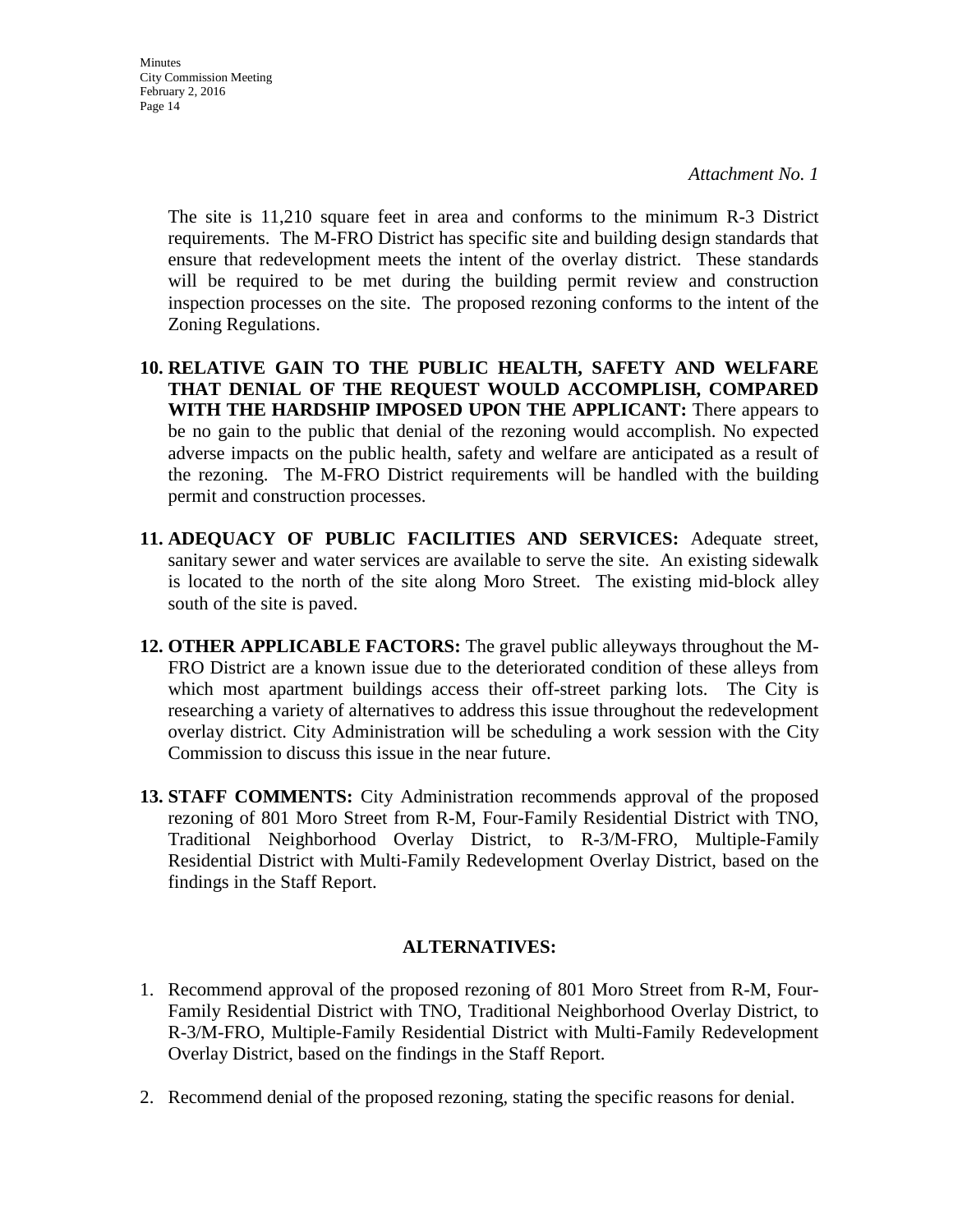3. Table the proposed rezoning to a specific date, for specifically stated reasons.

## **POSSIBLE MOTION:**

The Manhattan Urban Area Planning Board recommends approval of the proposed rezoning of 801 Moro Street from R-M, Four-Family Residential District with TNO, Traditional Neighborhood Overlay District, to R-3/M-FRO, Multiple-Family Residential District with Multi-Family Redevelopment Overlay District, based on the findings in the Staff Report.

**PREPARED BY:** Chad Bunger, AICP, CFM, Senior Planner

**DATE:** December 14, 2015

CB/VR 16001}SR}801Moro\_RMTNO\_R3MFRO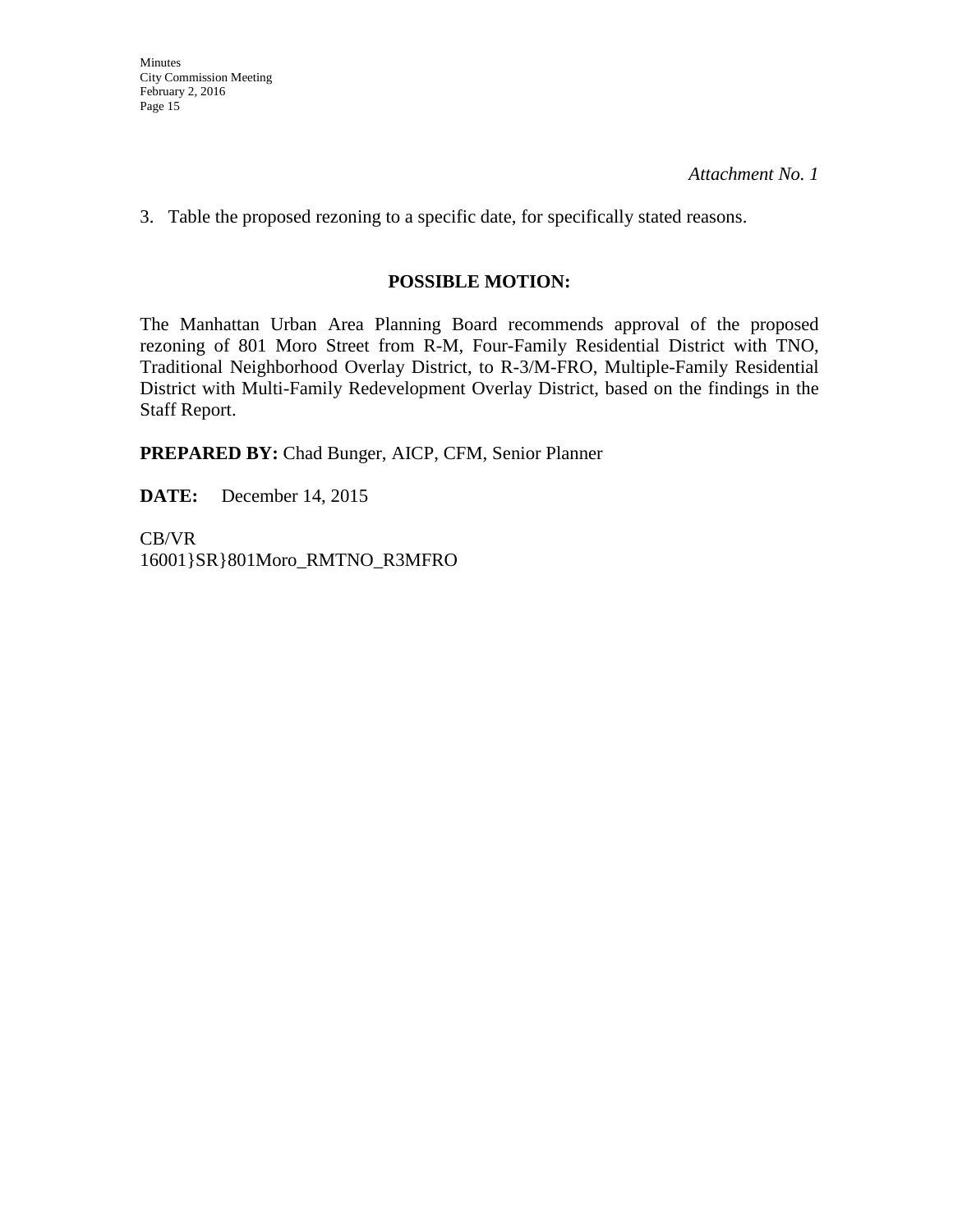### **STAFF REPORT**

## **ON AN APPLICATION TO REZONE PROPERTY**

- **FROM:** R-1, Single-Family Residential District with TNO, Traditional Neighborhood Overlay District.
- **TO**: R-3/M-FRO, Multiple-Family Residential District with Multi-Family Redevelopment Overlay District.

**APPLICANT:** SMH Consultants, Jeff Hancock on behalf of the Property Owner

**ADDRESS:** 2017 Vanesta Place, Suite 110, Manhattan, KS 66503

**OWNERS:** Fieldhouse Development, Zac Burton

**ADDRESS:** 2917 Tobacco Road, Manhattan, KS 66503

**LEGAL DESCRIPTION:** The legal descriptions of the rezoning site are:

917 Thurston Street: Lot 504, Ward 3, City of Manhattan, Riley County, Kansas.

919 Thurston Street: Lot 505, Ward 3, City of Manhattan, Riley County, Kansas.

923 Thurston Street: Lot 506, Ward 3, City of Manhattan, Riley County, Kansas.

**LOCATION:** The rezoning site is located approximately 100 feet east of the intersection of N. 10<sup>th</sup> Street and Thurston Street along the south side of Thurston Street.

AREA: The total area of the rezoning site is approximately 22,500 square feet in area, having a total dimensioned area of 150 feet in width by 150 feet in depth consisting of:

- Lot 504 is 50 feet in width and 150 feet in depth, or 7,500 square feet in area.
- Lot 505 is 50 feet in width and 150 feet in depth, or 7,500 square feet in area.
- Lot 505 is 50 feet in width and 150 feet in depth, or 7,500 square feet in area.

### **DATE OF NEIGHBORHOOD MEETING: November 4, 2015**

### **DATE OF PUBLIC NOTICE PUBLICATION: December 14, 2015**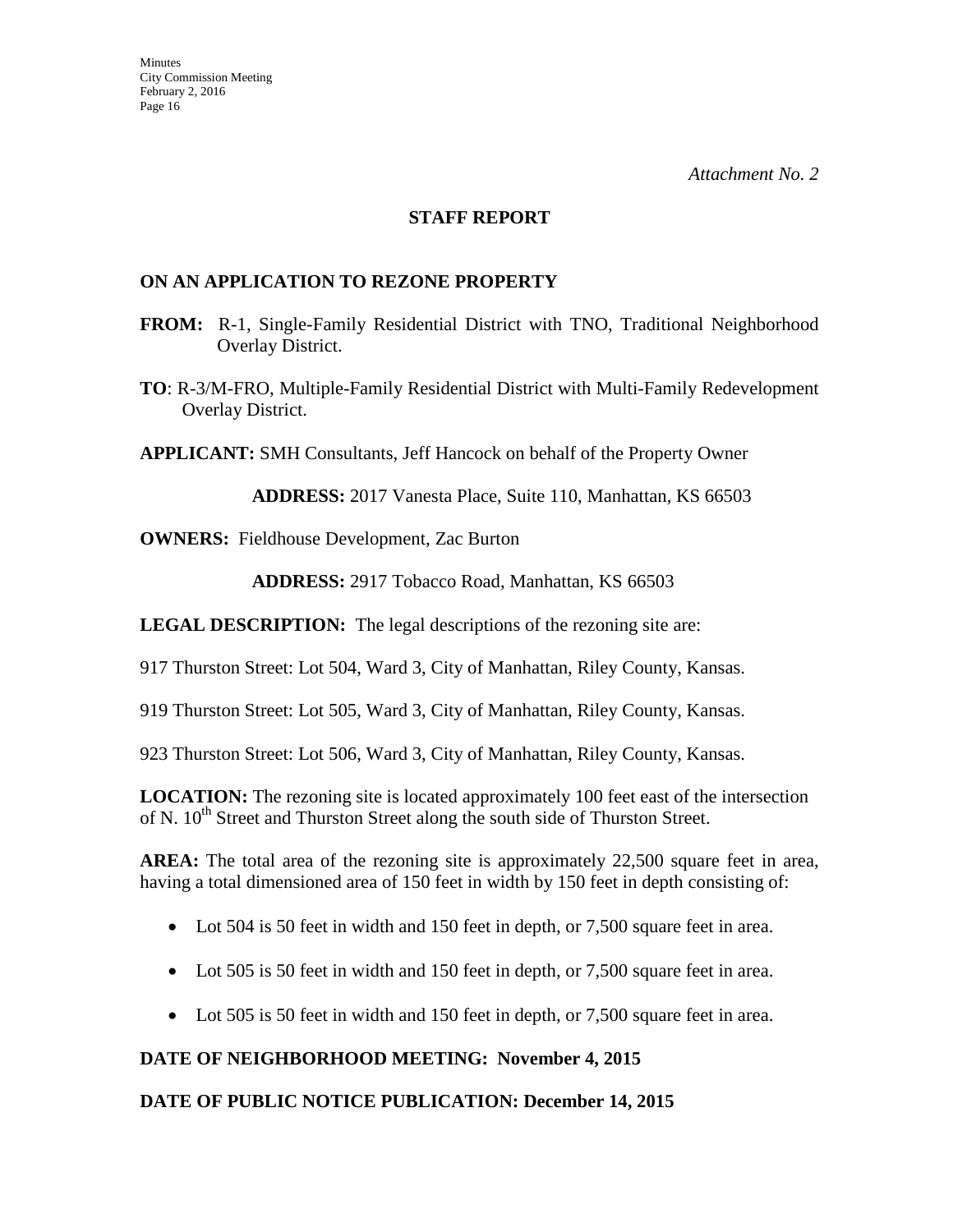## **DATE OF PUBLIC HEARING: PLANNING BOARD: January 4, 2016 CITY COMMISSION: February 2, 2016**

## **THIRTEEN MATTERS TO BE CONSIDERED WHEN REZONING**

## **1. EXISTING USE: (Note: Existing use information was obtained from the Riley County GIS web page):**

The existing use of 917 Thurston Street is a 1½ story full basement, 4 bedroom, 1 bathroom, single-family bungalow style dwelling unit structure constructed in 1948.

The existing use of 919 Thurston Street is a 2 story full basement, 5 bedroom, 2 bathroom, bungalow style, single-family dwelling unit structure constructed in 1930.

The existing use of 923 Thurston Street is a 1½ story full basement, 4 bedroom, 2 bathrooms, bungalow style, single-family dwelling unit structure constructed in 1927.

2. **PHYSICAL AND ENVIRONMENTAL CHARACTERISTICS:** The rezoning site is generally flat with existing residential structures, open yards, and mature trees. The site drains to the alley and/or street.

919 Thurston Street has off-street parking accessed off the alley. 917 Thurston Street and 923 Thurston Street have existing driveways on the side of the structures leading off-street parking at the side and rear of the lots. These parking areas are also accessible from the alley.

## **3. SURROUNDING LAND USE AND ZONING:**

**NORTH:** Thurston Street, single-family and two-family dwelling units, Bertrand Street; R-1/TNO District.

**SOUTH:** Public alley, recently constructed twelve-unit apartment building, mix of single-family, two-family, a three-family, and four-family dwellings, and Kearney Street; R-3/M-FRO District.

**WEST:** Two-family dwelling units, R-2/TNO District; N.  $10<sup>th</sup>$  Street; two-family dwellings and recently constructed 18-unit and 12- unit apartment buildings, R-2, Two-Family Residential District with TNO, Traditional Neighborhood Overlay District and R-3/M-FRO District.

**EAST:** mix of single-family and two-family dwelling units, N.  $9<sup>th</sup>$  Street; R-1/TNO District.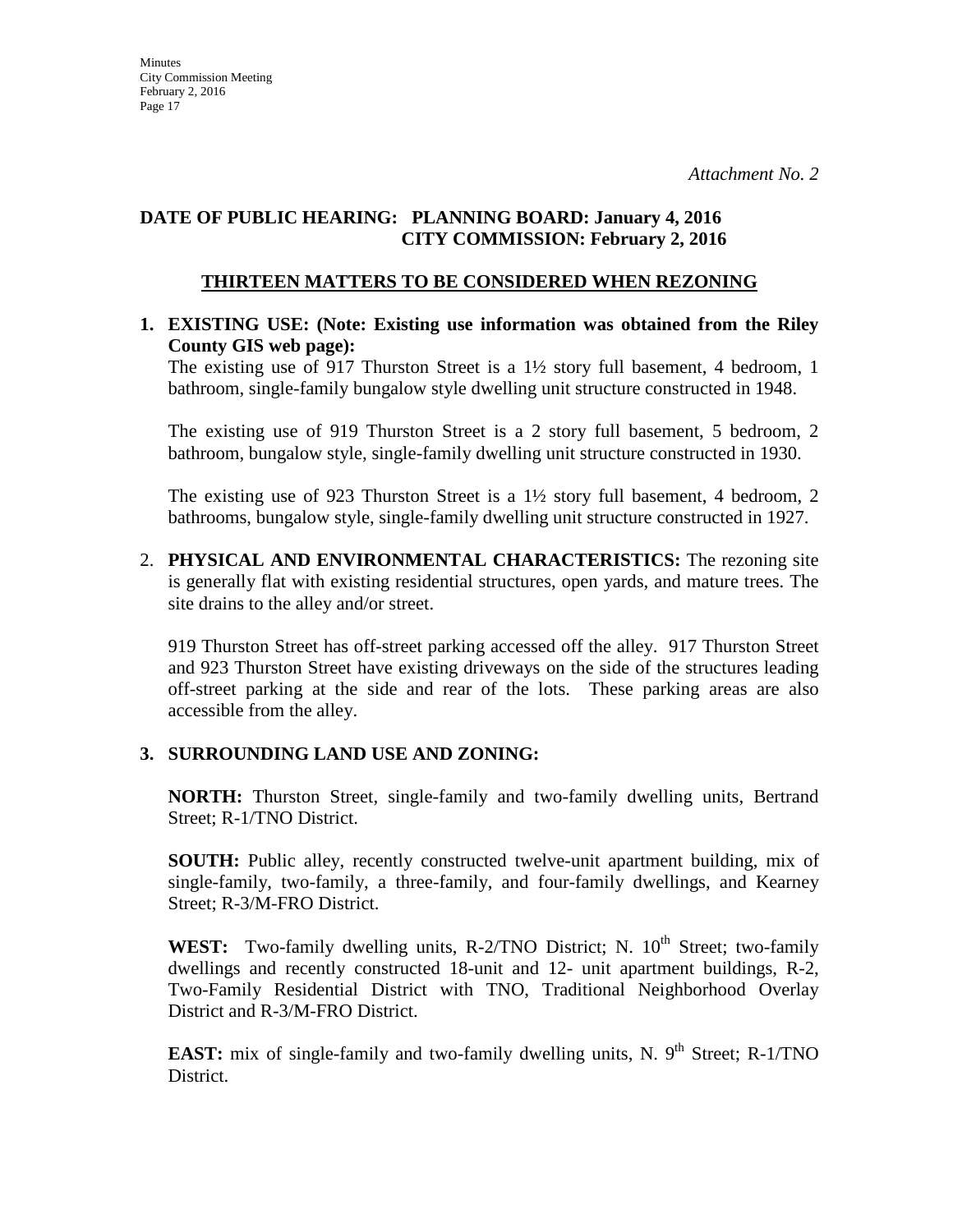- 4. **GENERAL NEIGHBORHOOD CHARACTER:** The surrounding neighborhood is a mix of single-family, two-family and multiple-family dwellings, the majority of which are renter occupied units. The immediate area is at the convergence of three different zoning districts as noted above. To the west and south of the rezoning site are predominately multiple-family dwellings in the R-3/M-FRO District. To the northwest, north, and east and southeast of the site, the land use is predominately single-family and two-family dwellings (R-2/TNO and R-1/TNO).
- 5. **SUITABILITY OF SITE FOR USES UNDER CURRENT ZONING:** The rezoning site consists of three 7,500 square foot lots, which individually, conform to the minimum lot size requirements for a single-family detached dwelling. The 3 lots are suitable for the uses under the current R-1/TNO Districts.
- 6. **COMPATIBILITY OF PROPOSED DISTRICT WITH NEARBY PROPERTIES AND EXTENT TO WHICH IT MAY HAVE DETRIMENTAL AFFECTS:** An increase in noise, light and traffic can be expected if the proposed rezoning is approved, however this should not be inconsistent with the surrounding area. As previously mentioned above in the "General Neighborhood Character" standard, the area is a mixture of single-family, two-family, and multiple-family dwelling units. The majority of the residential properties in the area are rental properties. To the west of N.  $11<sup>th</sup>$  Street and south of site along Kearney Street are properties zoned R-3/M-FRO containing a number of multiple-family apartment buildings. In 2013 and July, 2015, five (5) Ward lots in the 1000 block of Thurston were rezoned from R-2/TNO District to R-3/M-FRO District.

The proposed rezoning will permit construction of an apartment building up to 22 dwelling units. However, the new apartment building will be required to follow the current M-FRO site and design standards, as well as minimum off-street parking requirements.

The applicant held a neighborhood meeting on November 4, 2015. According to the applicant's meeting summary, 2 neighbors attended the meeting. The 2 attendees voiced concerns about impacted their property values and their property taxes.

The proposed rezoning should be compatible with the surrounding properties.

7. **CONFORMANCE WITH COMPREHENSIVE PLAN:** The Core Area Neighborhoods Future Land Use Map of the recently updated and adopted 2015 Comprehensive Plan Update shows the site designated as RHD, Residential High Density. The 2003 Comprehensive Plan showed this area as RLM, Residential Low to Medium Density. Policies of the RHD categories are below: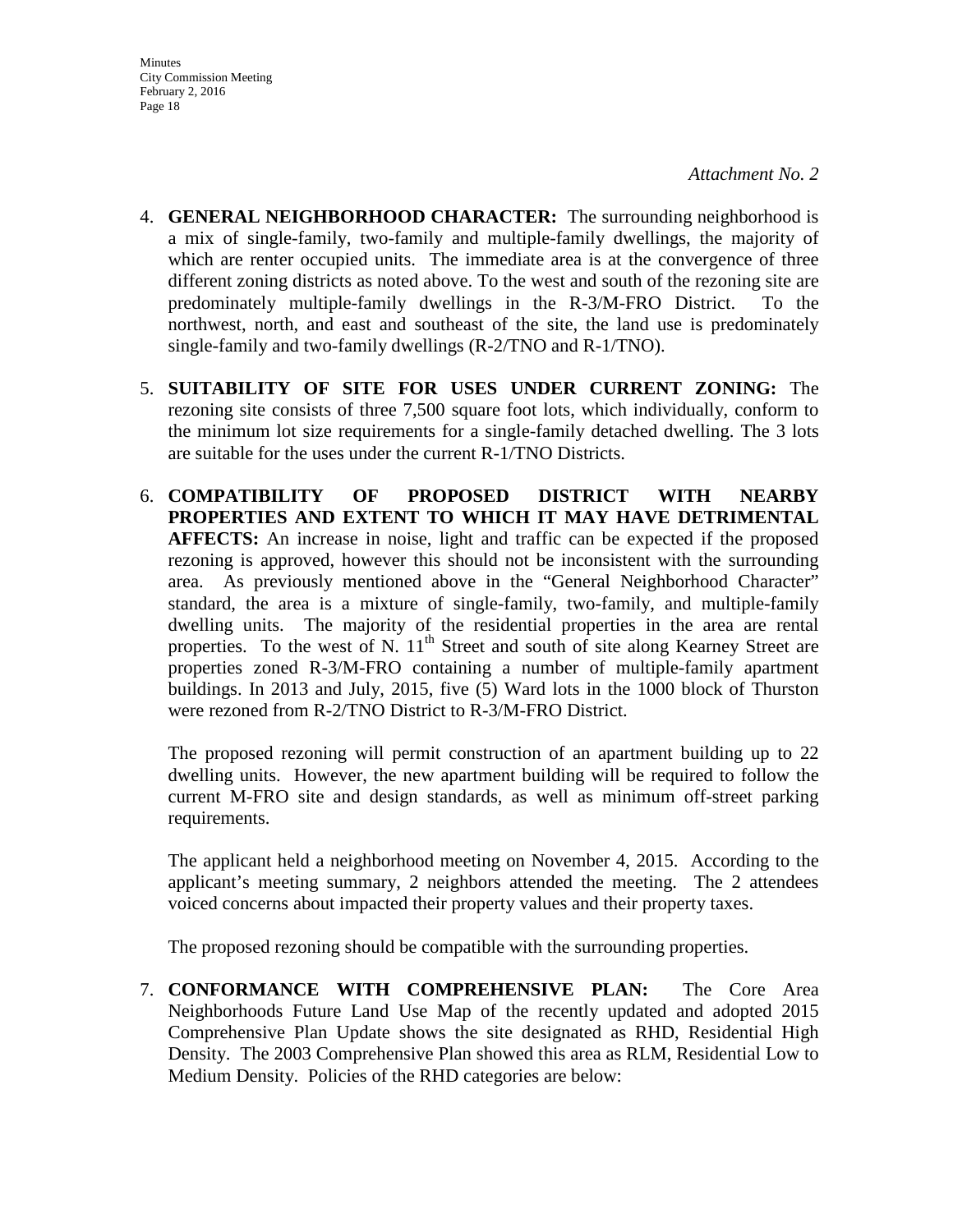### *RHD-1: Characteristics*

*The Residential High Density designation is designed to create opportunities for higher density neighborhoods adjacent to the KSU campus and in other more urban parts of the core area of the community, and in a suburban setting. Within the core area or in Downtown, the designation accommodates higher-intensity residential housing, such as mid-rise apartments, townhomes and condominiums, combined with complementary non-residential land uses, such as retail, service commercial, and office uses, often within the same building. In other areas of the community, Residential High Density neighborhoods can be accommodated in a less vertical or urban fashion, such as in planned apartment communities with complimentary neighborhood service commercial, office, and recreational facilities. These neighborhoods could be implemented through a Planned Unit Development or by following design and site plan standards during the design review process.* 

## *RHD-2: Appropriate Density Range*

*Possible densities under this designation are 19-50 dwelling units per net acre and greater.*

## *RHD-3: Location*

*Residential High Density uses are typically located near intersections of arterials and collector streets, sometimes providing a transition between commercial or employment centers and lower density neighborhoods. Concentrations of Residential High Density are designated west and east of the KSU campus and in the Aggieville vicinity to promote expanded student housing options within walking distance of campus. In a more urban setting or in Downtown, Residential High Density may be combined with active non-residential uses in a vertically mixed-use building. Outside of the core area, Residential High Density uses should not be located in settings where the only access provided consists of local streets passing through lower density neighborhoods.* 

## *RHD-4: Building Massing and Form*

*Avoid plain, monolithic structures or blank walls on the backs or sides of buildings. In a planned apartment community context, large buildings should incorporate a variety of design elements to create visual interest. Infill projects should be consistent with area-specific design standards or guidelines, as adopted.* 

## *RHD-5: Mix of Uses*

*Encourage the integration of neighborhood serving retail uses (e.g., drycleaners, coffee shop) on the ground level of high density residential buildings where viable, typically in areas with high visibility and/or pedestrian activity. Nonresidential uses should generally not exceed twenty-five percent of the total floor area in a mixed-use structure; however, actual percentages will be driven by market demand and the surrounding site context.*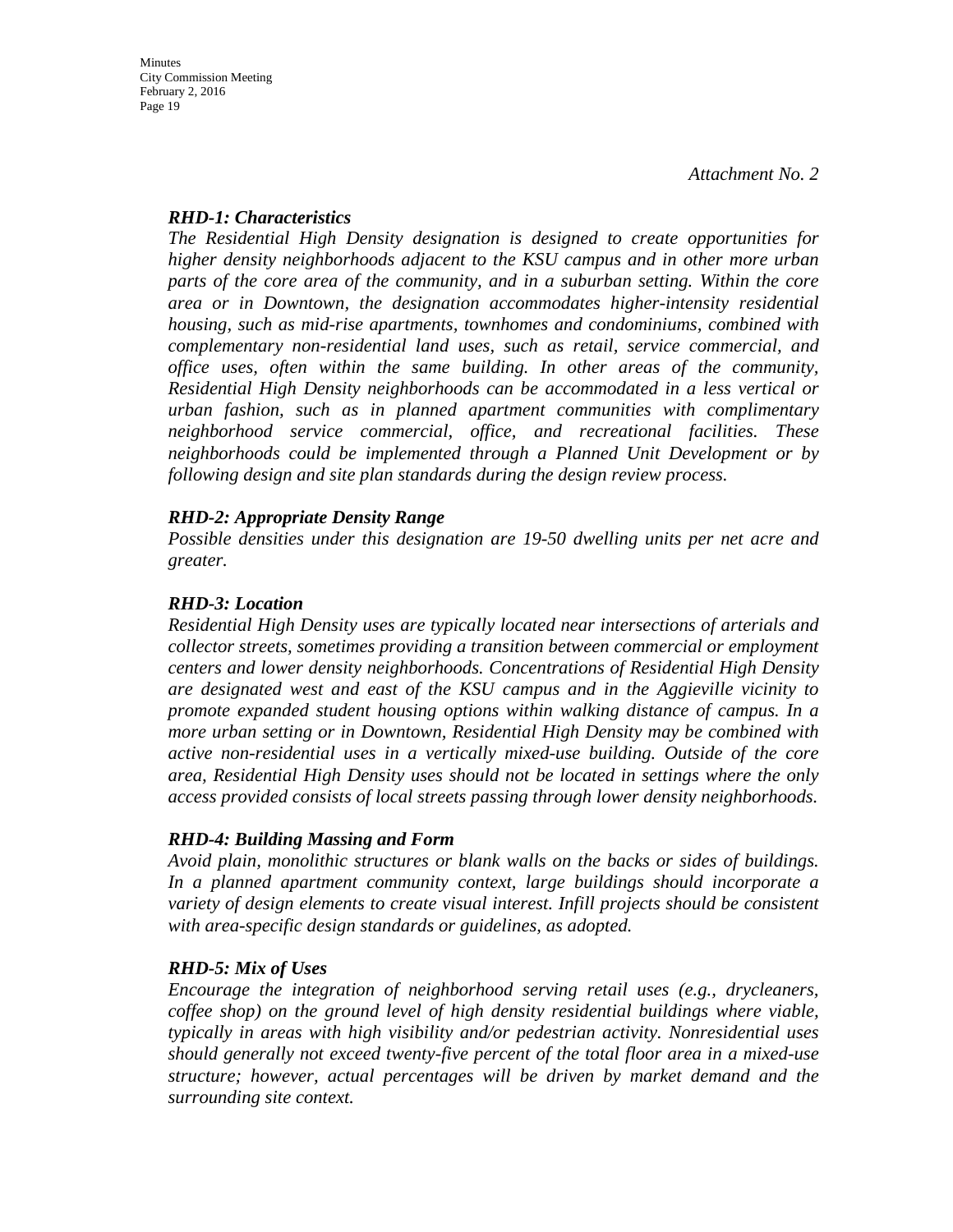## *RHD-6: Parking Location and Design*

*Locate off-street surface parking behind buildings, tucked under buildings (e.g., podium parking), or within parking structures in established core area neighborhoods and the Downtown to maintain a pedestrian-oriented street frontage. Integrate structured parking garages and tuck-under parking with the overall design of the building they are intended to serve. The incorporation of active uses, such as retail, into the ground floor of freestanding parking structures included as part of multi-block developments.*

The R-3/M-FRO Districts allow for 1 dwelling unit per 1,000 square feet of lot area. An apartment building with as many as 22 dwelling units could be constructed on the approximate 22,500 square foot site. Based on the maximum number of dwelling units allowed for the site the maximum residential density could be as high as 44 dwelling units per net acre, provided they could meet all the other requirements including parking.

The proposed rezoning of the site to R-3/M-FRO, Multiple-Family Residential District with Multi-Family Redevelopment Overlay District conforms to the policies of the 2015 Manhattan Urban Area Comprehensive Plan and the M-FRO expansion area identified on the Future Land Use map.

## 8. **ZONING HISTORY AND LENGTH OF TIME VACANT AS ZONED:**

| 1925:             | A, First Dwelling House: One and Two Family Dwellings                                                                                                                                                                                                      |
|-------------------|------------------------------------------------------------------------------------------------------------------------------------------------------------------------------------------------------------------------------------------------------------|
| 1937 - 1965:      | B, Second Dwelling House:<br>One and Two Family<br><b>Dwellings, Apartment Houses</b>                                                                                                                                                                      |
| 1969 - 1987:      | R-3, Multiple-Family Residential District                                                                                                                                                                                                                  |
| $1987 - 2004$ :   | R-2, Two-Family Residential District                                                                                                                                                                                                                       |
| February 19, 2004 | Manhattan Urban Area Planning Board holds public<br>hearings to consider Phase 3 rezonings of Sub Area C, and<br>recommends approval, on vote of 6-0, based on the<br>Traditional Neighborhood Study. (NOTE: The three lots are<br>located in Sub Area C.) |
| March 16, 2004    | City Commission, on a vote of 5-0, approves, first reading<br>of an ordinance rezoning the Phase 3 Sub Area C, as<br>recommended by City Administration and the Planning<br>Board.                                                                         |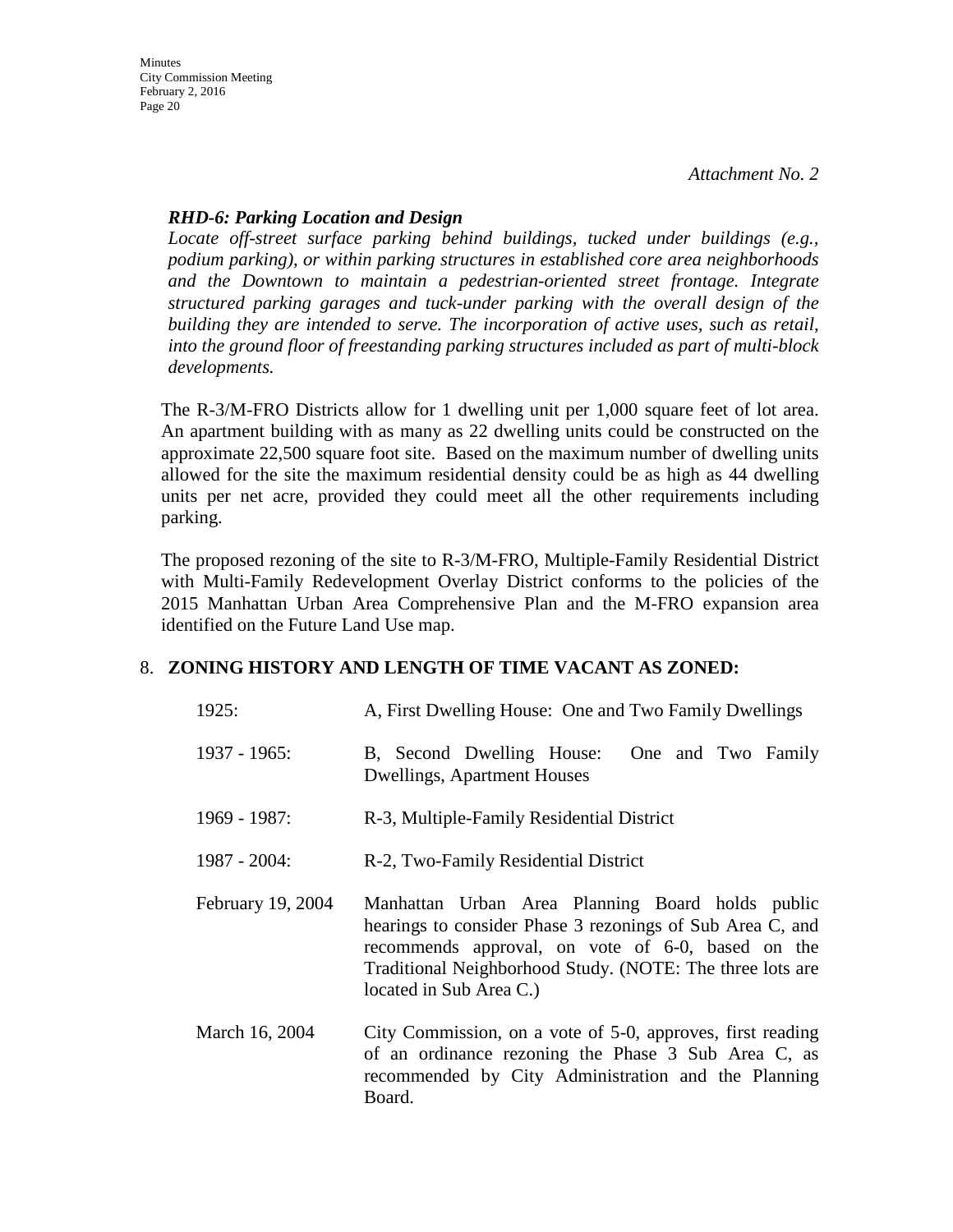April 6, 2004 City Commission approves Ordinance Nos. 6394 rezoning the Phase 3 Sub Area C, as recommended by City Administration and the Planning Board.

The house at 917 Thurston Street was built in 1948, the house at 919 Thurston Street was built in 1930 and the house at 923 Thurston Street was built in 1927.

9. **CONSISTENCY WITH INTENT AND PURPOSE OF THE ZONING ORDINANCE:** The intent and purpose of the Manhattan Zoning Regulations is to protect the public health, safety, and general welfare; regulate the use of land and buildings within zoning districts to assure compatibility; and to protect property values.

The R-3 District is designed to provide for multiple-family dwellings at a density no greater than 1 dwelling unit per 1,000 square feet. The M-FRO District is designed to ensure that multiple-family infill development is functionally integrated into surrounding areas and compatible with the traditional character of the older neighborhoods of Manhattan. The intent is to provide a framework within which higher density housing can be built, while being sensitive to surrounding neighborhoods and the public streetscape with regard to design and site layout.

The site is 22,500 square feet in area and conforms to the minimum R-3 District requirements. The M-FRO District has specific site and building design standards that ensure that redevelopment meets the intent of the overlay district. These standards will be required to be met during the building permit review and construction inspection processes on the site. The proposed rezoning conforms to the intent of the Zoning Regulations.

- 10. **RELATIVE GAIN TO THE PUBLIC HEALTH, SAFETY AND WELFARE THAT DENIAL OF THE REQUEST WOULD ACCOMPLISH, COMPARED WITH THE HARDSHIP IMPOSED UPON THE APPLICANT:** There appears to be no gain to the public that denial of the rezoning would accomplish. No expected adverse impacts on the public health, safety and welfare are anticipated as a result of the rezoning. The M-FRO District requirements will be handled with the building permit and construction processes.
- 11. **ADEQUACY OF PUBLIC FACILITIES AND SERVICES:** Adequate street, sanitary sewer and water services are available to serve the site. An existing sidewalk is located to the north of the site along Thurston Street. The existing mid-block alley south of the site is not currently paved.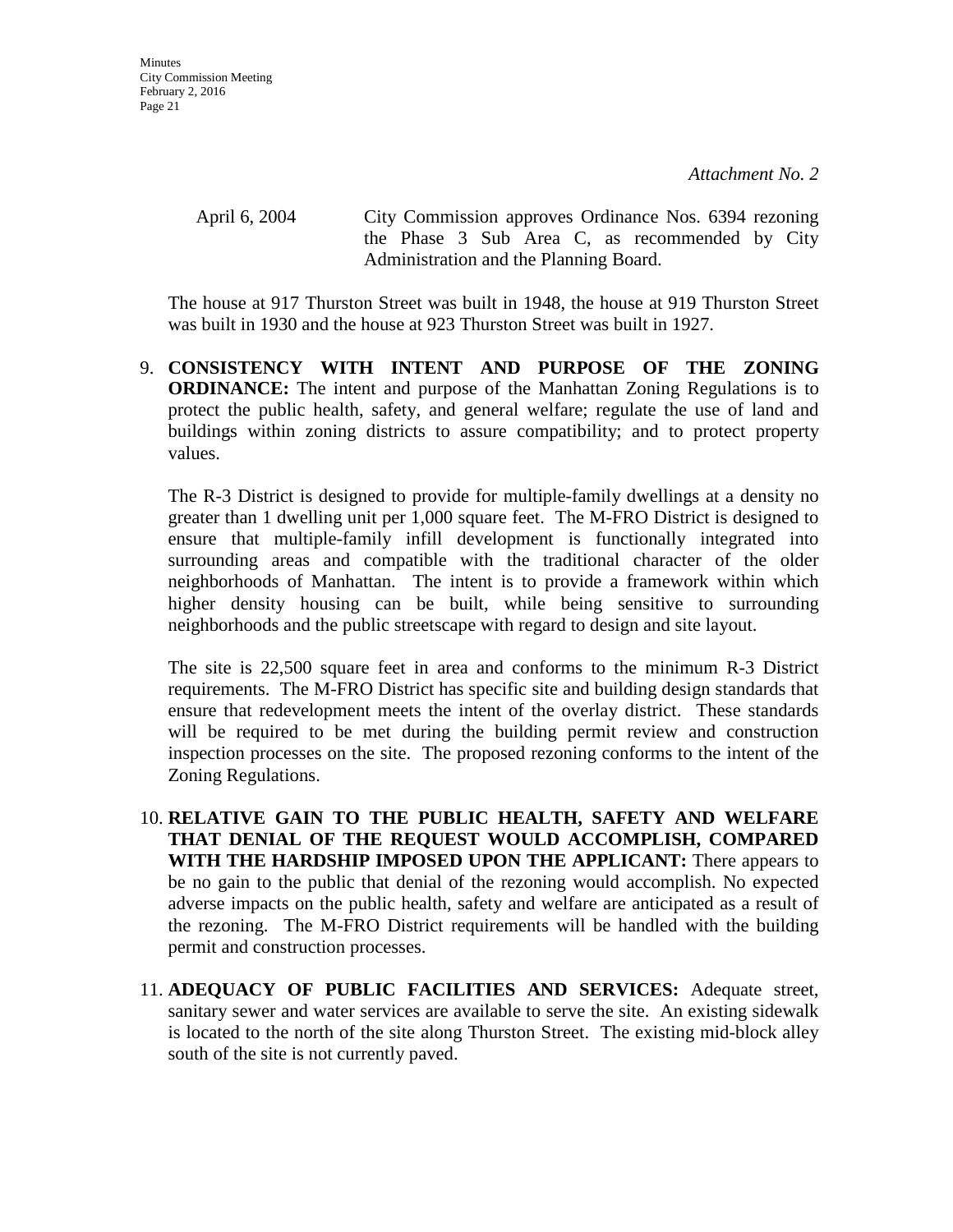- 12. **OTHER APPLICABLE FACTORS:** The gravel public alleyways throughout the M-FRO District are a known issue due to the deteriorated condition of these alleys from which most apartment buildings access their off-street parking lots. The City is researching a variety of alternatives to address this issue throughout the redevelopment overlay district. City Administration will be scheduling a work session with the City Commission to discuss this issue in the near future.
- 13. **STAFF COMMENTS:** City Administration recommends approval of the proposed rezoning of 917, 919 and 923 Thurston Street from R-1, Single-Family Residential District with TNO, Traditional Neighborhood Overlay District, to R-3/M-FRO, Multiple-Family Residential District with Multi-Family Redevelopment Overlay District, based on the findings in the Staff Report.

## **ALTERNATIVES:**

- 1. Recommend approval of the proposed rezoning of 917, 919 and 923 Thurston Street from R-1, Single-Family Residential District with TNO, Traditional Neighborhood Overlay District, to R-3/M-FRO, Multiple-Family Residential District with Multi-Family Redevelopment Overlay District, based on the findings in the Staff Report.
- 2. Recommend denial of the proposed rezoning, stating the specific reasons for denial.
- 3. Table the proposed rezoning to a specific date, for specifically stated reasons.

### **POSSIBLE MOTION:**

The Manhattan Urban Area Planning Board recommends approval of the proposed rezoning of 917, 919 and 923 Thurston Street from R-1, Single-Family Residential District with TNO, Traditional Neighborhood Overlay District, to R-3/M-FRO, Multiple-Family Residential District with Multi-Family Redevelopment Overlay District, based on the findings in the Staff Report.

**PREPARED BY:** Chad Bunger, AICP, CFM, Senior Planner

**DATE:** December 15, 2015

CB/VR 16003}SR}Rezone917919923ThurstonR2TNO\_R3MFRO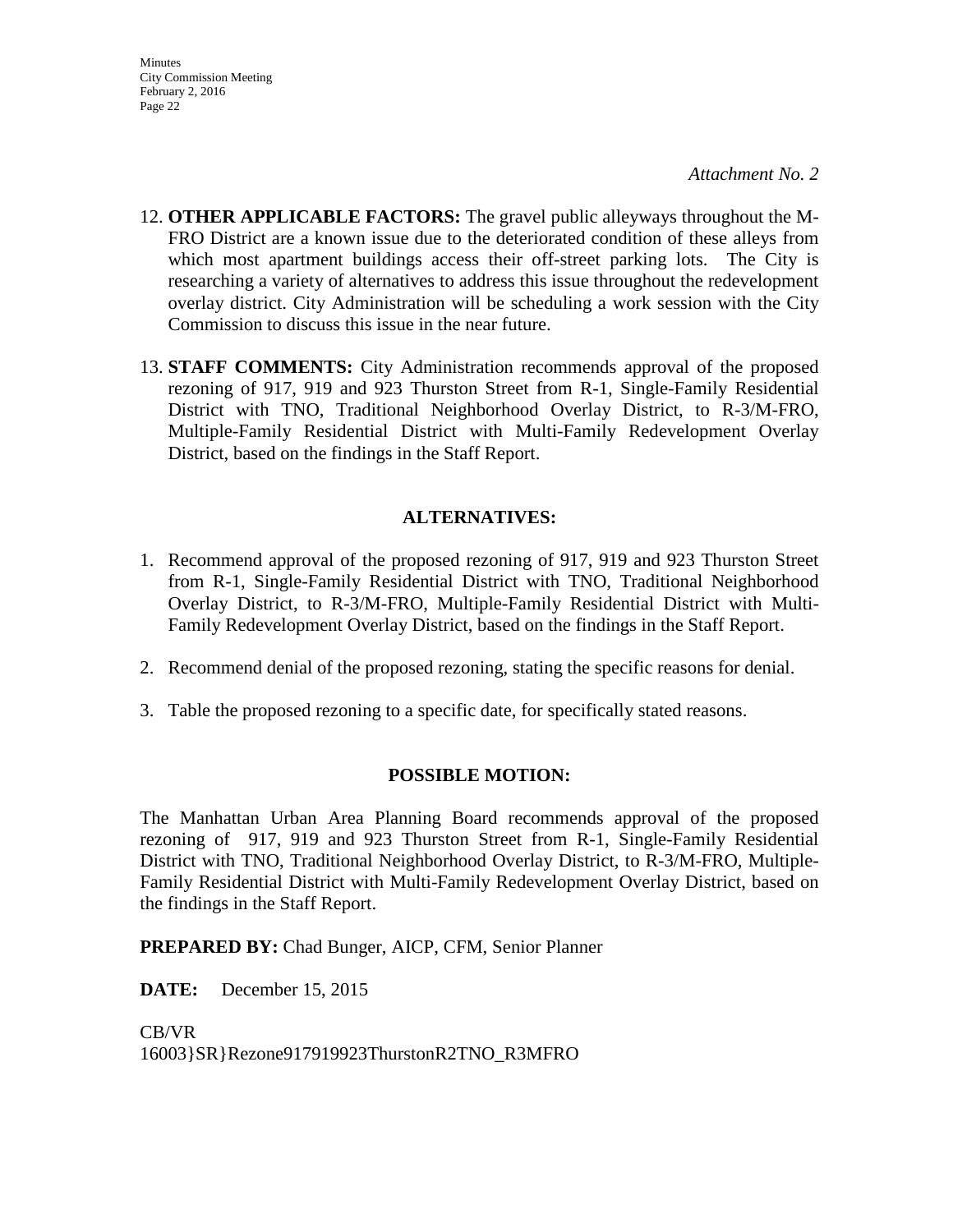### **STAFF REPORT**

## **ON AN APPLICATION TO REZONE PROPERTY**

**FROM:** I-3, Light Industrial District with Airport Overlay District.

**TO:** C-6, Heavy Commercial District with Airport Overlay District.

**APPLICANT/OWNER:** William Butler

**ADDRESS:** 2600 Eureka Terrace, Manhattan, KS 66503.

**LOCATION:** Lot 19 & 20, Eureka Addition

**AREA:** 43,000 square feet (0.98 acres).

**DATE OF PUBLIC NOTICE PUBLICATION:** Monday, December 14, 2015.

**DATE OF PUBLIC HEARING: PLANNING BOARD:** Monday, January 4, 2016. **CITY COMMISSION:** Tuesday, January 19, 2016.

### **THIRTEEN MATTERS TO BE CONSIDERED WHEN REZONING**

- **1. EXISTING USE:** The lot is developed with an approximately 8,100 square foot building and accessory off-street parking lot built in 2011. The lot is accessed by two (2) curb cuts located off of Eureka Terrace. The current use on the site is an auto detailing shop and associated services.
- **2. PHYSICAL AND ENVIRONMENTAL CHARACTERISTICS:** The site is a rectangular shaped lot at the corner of Eureka Terrace and Eureka Drive. The site is generally flat and is shown on the effective Flood Insurance Rate Map (FIRMs) panel number 0344G as being located in the AE, 1% Annual Chance Floodplain. When the site was developed in 2011, the area was mapped in the 0.2% Annual Chance Floodplain. All floodplain regulations were complied with at the time of build. The site is entirely within the Horizontal and Conical Zones of Manhattan's Regional Airport.

## **3. SURROUNDING LAND USE AND ZONING:**

 **NORTH:** Flint Hills Job Corps, and agricultural fields; U/AO, University District with Airport Overlay, and Riley County G-1, General Agricultural District.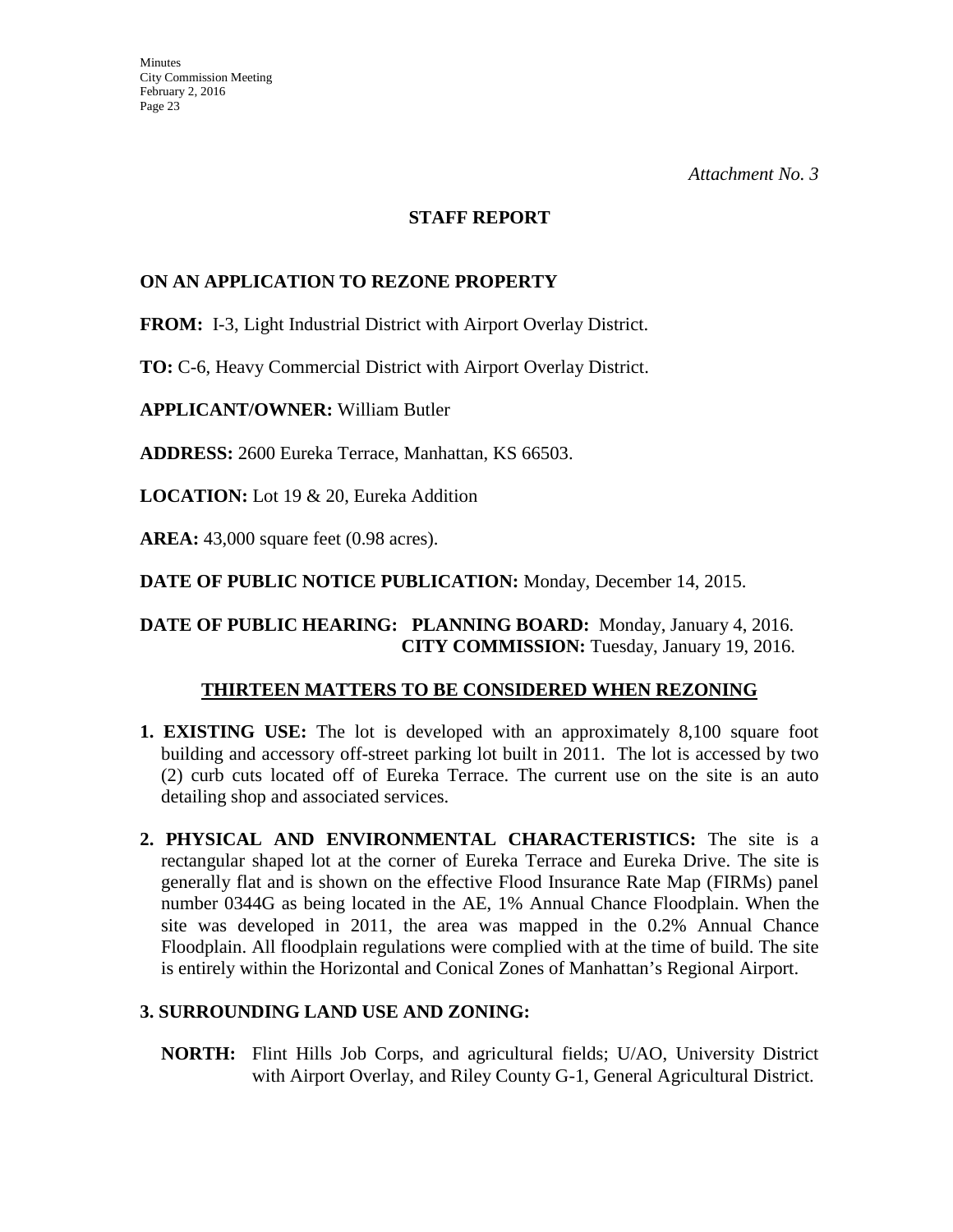- **SOUTH:** Undeveloped Light Industrial Lots, Penny's Concrete PUD, K-18 Highway; I-3/AO, Light Industrial District with Airport Overlay, PUD/AO.
- **EAST:** Star Lumber, Skyway Drive and K-18 Highway; C-6/AO, Heavy Commercial District with Airport Overlay, County AG, Agricultural District
- **WEST:** Self-Storage units, undeveloped light industrial lots, single-family residential; I-3/AO, Light Industrial District, I-2/AO, Industrial Park District with Airport Overlay, Riley County SF-1 District.
- **4. GENERAL NEIGHBORHOOD CHARACTER:** The character of the neighborhood in the Eureka and Penny's subdivisions is characterized by the batch plant and a developing light industrial/industrial park consisting of Star Lumber & Supply, a contractor's business, a self-storage site and auto related service. The property further north of Eureka Drive is the Flint Hills Job Corps Center and agricultural fields. The neighborhood to the immediate south and west of the site is undeveloped heavy commercial and industrial park lots and agricultural fields. To the southwest is the Manhattan Regional Airport. Residential neighborhoods are to the west of the Eureka Addition. The neighborhood to the east is the realigned K-18 Highway Corridor and Skyway Drive.
- **5. SUITABILITY OF SITE FOR USES UNDER CURRENT ZONING:** The site meets the minimum lot size and area requirements for the I-3, Light Industrial District with Airport Overlay District. The applicant has proposed Automobile Sales as a part of the current use on the site. The Automobile Sales use is not permitted in the I-3, Light Industrial District, thus the need for the proposed rezoning to C-6, Heavy Commercial District with Airport Overlay District.
- **6. COMPATIBILITY OF PROPOSED DISTRICT WITH NEARBY PROPERTIES AND EXTENT TO WHICH IT MAY HAVE DETRIMENTAL AFFECTS:** The proposed rezoning from I-3, Light Industrial District with Airport Overlay District to C-6, Heavy Commercial District with Airport Overlay District is compatible with the surrounding properties. The C-6 District is designed to provide for commercial uses which allow for the sale and/or service of heavy equipment or products. The lot immediately to the east of the site is zoned C-6 District. The current uses found in the C-6 District in the area are wholesale warehouse for construction materials associated with Star Lumber's builder & contractor lumberyard. The current and proposed uses are of auto-oriented services and are compatible with both the surrounding C-6 and I-3 Districts, since similar auto related uses are allowed in each district.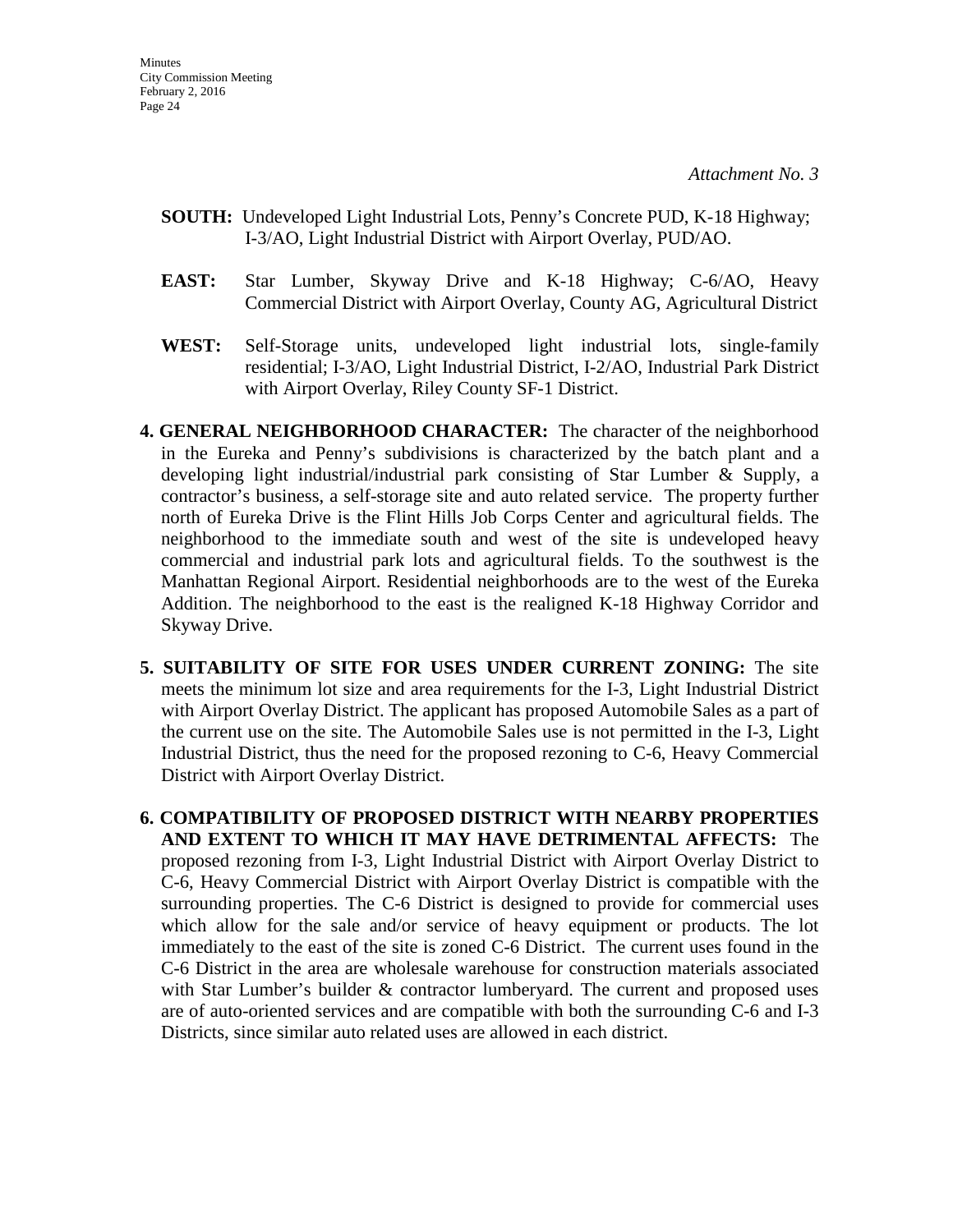**Minutes** City Commission Meeting February 2, 2016 Page 25

> The proposed rezoning should not result in any detrimental effects related to traffic, light or noise when compared to the permitted uses allowed in the I-3 District, which the site is currently zoned. The intent of the applicant is to utilize a small area of the lot for the sale of automobiles; however, any of the permitted or conditional uses of the C-6 District would be allowed. Since the C-6 District is predominantly designed to provide for the sale of automobiles and other heavy equipment or products, the proposed district is compatible with the surrounding properties.

**7. CONFORMANCE WITH COMPREHENSIVE PLAN:** The site is shown on the future land use map in the southwest planning area as Industrial (IND). In addition, the Future Land Use Map identifies the area to the northeast of the subject site as a future Community Commercial Center node. It is reasonable to assume that a high concentration of commercial activities will be greater near the intersection of Fort Riley Boulevard Off-Ramp and Scenic Drive and transition to less concentrated commercial environments farther away from the commercial node.

The IND policies are set out below in *italics* and *bold italics.*

## *INDUSTRIAL (IND)*

## *I 1: Characteristics*

*The Industrial designation is intended to provide locations for light and heavy manufacturing, warehousing and distribution, indoor and screened outdoor storage, and a wide range of other industrial services and operations. Typically, heavy industrial uses involve more intensive work processes, and may involve manufacturing or basic resource handling and/or extraction. Design controls within an Industrial area are not as extensive as in the Office/Research Park category and a broader range of uses is permitted.* 

## *I 2: Location*

*Because of their potential environmental impacts, Industrial uses should generally be located away from population centers or must be adequately buffered. Traffic generated by industrial uses should not pass through residential areas. Sites should have access to one or more major arterials or highways capable of handling heavy truck traffic. Railroad access is also beneficial to certain types of heavy industrial uses. Light industrial uses can typically be located in areas that also contain some highwayoriented commercial uses, and might benefit from close proximity and better access to their local customer base.*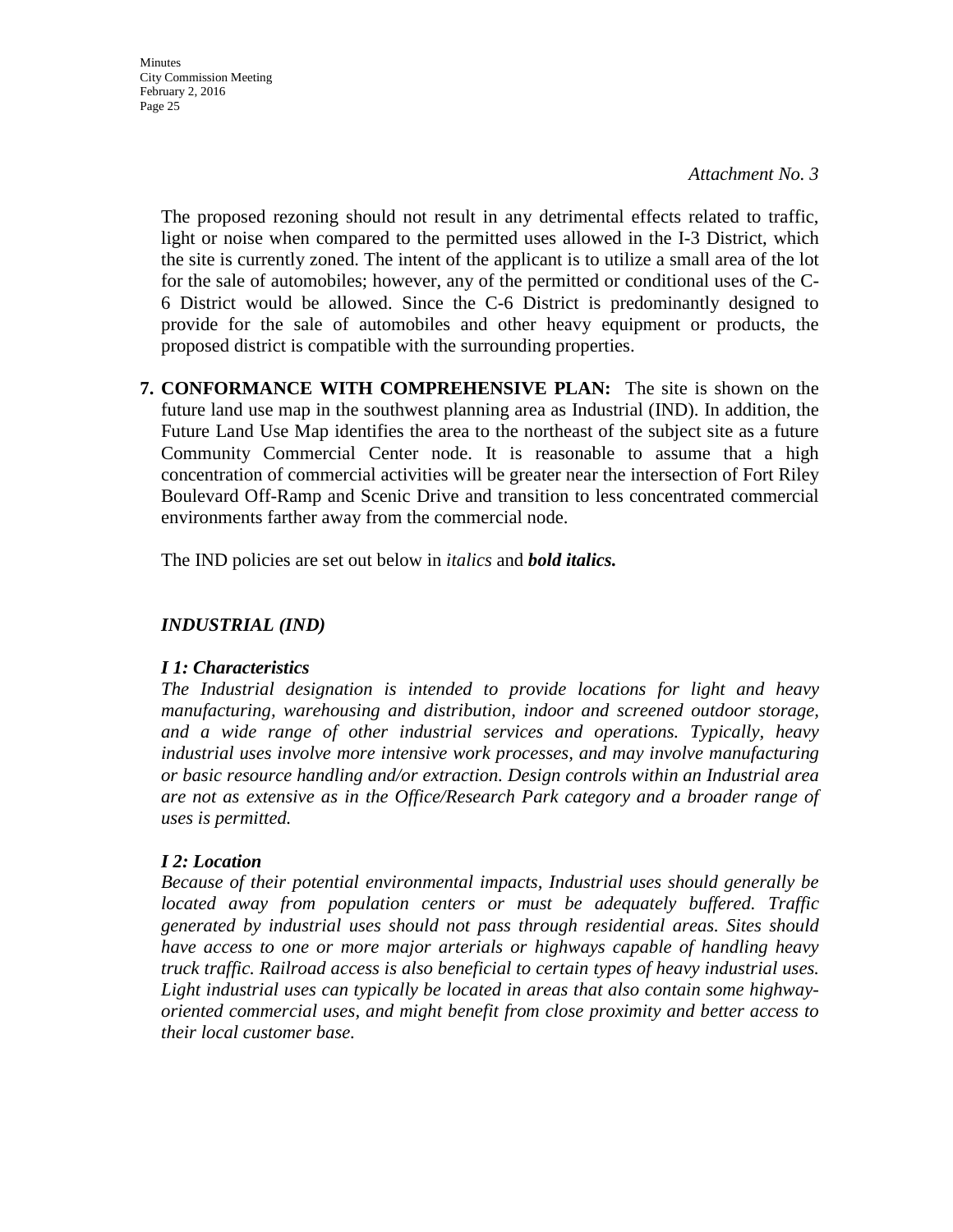# *I 3: Screening*

*Storage, loading and work operations should be screened from view along all industrial area boundaries (when adjacent to non-industrial uses) and along all public streets.*

The IND policies provide for secondary service commercial land uses to serve employees and residents of the immediate area. The area to the east of the subject site along Skyway Drive and K18 Highway is identified for future Community Commercial Land Uses associated with the Community Commercial Center node. It is reasonable to allow for small areas of secondary service commercial within the Eureka Addition, due to its proximity to a high concentration of future commercial activity.

The proposed C-6 District is in general conformance to the Comprehensive Plan.

## **8. ZONING HISTORY AND LENGTH OF TIME VACANT AS ZONED:**

- February 6, 2006: Manhattan Urban Area Planning Board considers annexation of the 53-acre site and conducts the public hearings on the proposed rezoning of three tracts of land from County G-1, General Agricultural District, and N-1, Airport Noise Hazard District, to I-2, Industrial Park District; C-6, Heavy Commercial District; and I-3, Light Industrial District, all with AO, Airport Overlay District. The Planning Board recommends approval of the annexation on a vote of 5-1; and recommended approval of the rezoning of three tracts of land on a vote of 5-1. The Board tabled the Preliminary Plat to the February 23, 2006, Planning Board meeting, on a vote of 6-0.
- February 21, 2006 City Commission, on a vote of 5-0, approves Resolution No 022106-A, requesting that the Board of Riley County Commissioners make positive findings regarding the island annexation of the proposed Eureka Addition.
- February 23, 2006 Manhattan Urban Area Planning Board approves Preliminary Plat 6-0, with three conditions.
- March 16, 2006 Board of Riley County Commissioners considers island annexation request, as per K.S.A. 12-520c and tables for additional information.
- March 30, 2006 Board of Riley County Commissioners continues consideration of island annexation request, as per K.S.A. 12- 520c, and approves Resolution No. 03006-13, finding that the annexation will not hinder development or prevent proper growth.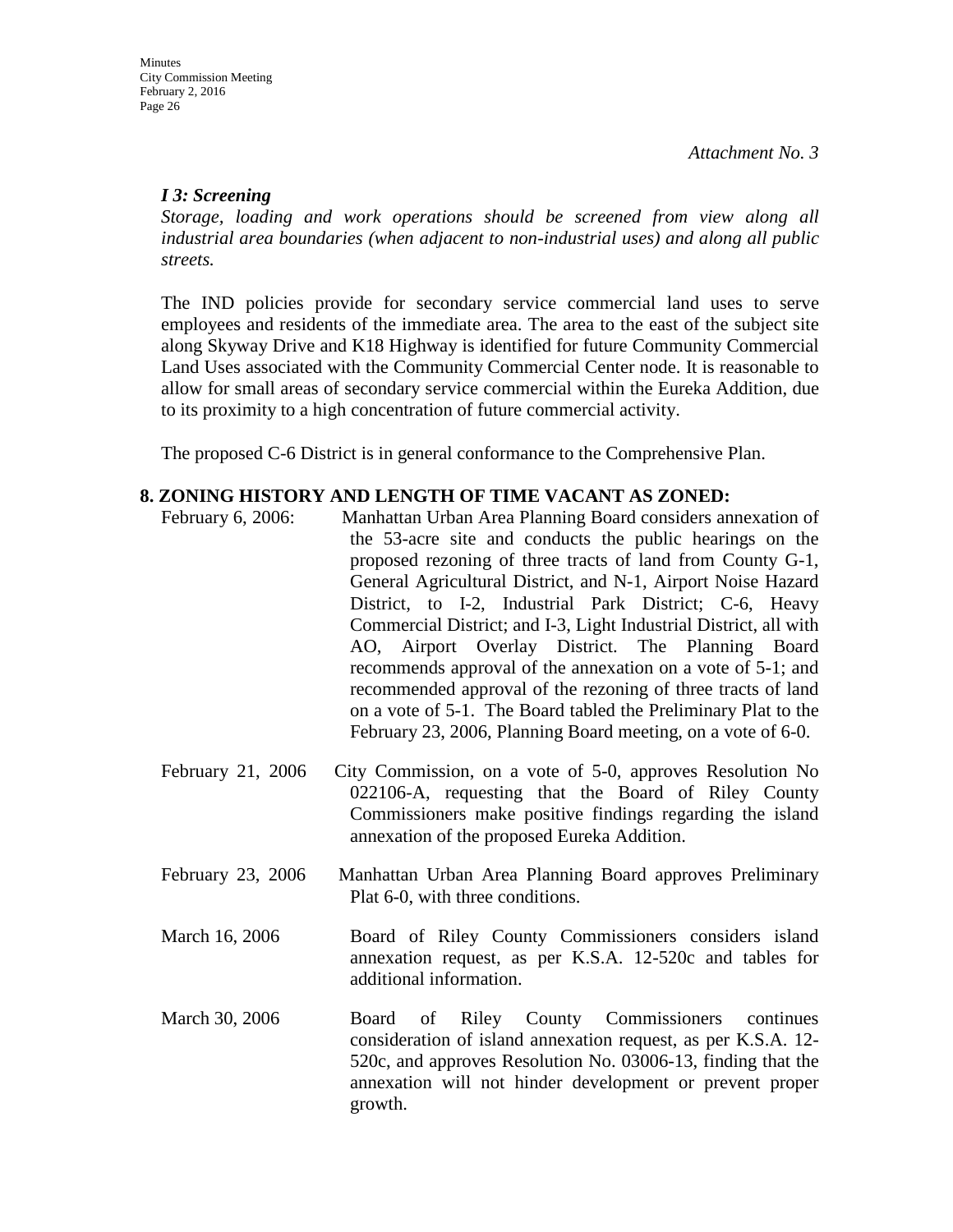**Minutes** City Commission Meeting February 2, 2016 Page 27

*Attachment No. 3*

| April 18, 2006    | City Commission approves first reading of ordinances<br>annexing and rezoning the proposed Eureka Addition.    |
|-------------------|----------------------------------------------------------------------------------------------------------------|
| May 2, 2006       | City Commission approves Ordinance Nos. 6537 and 6538<br>annexing and rezoning the proposed Eureka Addition.   |
| August 7, 2006    | Manhattan Urban Area Planning Board approves Final Plat<br>Eureka Addition.                                    |
| September 5, 2006 | City Commission accepts easements and rights-of-way as shown<br>on the Final Plat Eureka Addition.             |
| February 1, 2010, | Manhattan Urban Area Planning Board approves Final Plat of<br>the Eureka Addition, Unit Two.                   |
| February 16, 2010 | City Commission accepts easements and rights-of-way as shown<br>on the Final Plat Eureka Addition, Unit Two.   |
| April 19, 2010    | Manhattan Urban Area Planning Board approves Final Plat of<br>the Eureka Addition, Unit Three.                 |
| May 4, 2010       | City Commission accepts easements and rights-of-way as<br>shown on the Final Plat Eureka Addition, Unit Three. |

## **9. CONSISTENCY WITH INTENT AND PURPOSE OF THE ZONING ORDINANCE:**

The intent and purpose of the Manhattan Zoning Regulations is to protect the public health, safety, and general welfare; regulate the use of land and buildings within zoning districts to assure compatibility; and to protect property values.

The Airport Overlay District is intended to promote the use and development of land in a manner that is compatible with the continued operation and utility of the Manhattan Municipal Airport so as to protect the public investment in, and benefit provided by the facility to the region.

The C-6, Heavy Commercial District is designed to provide for commercial uses which allow for the sale and/or service of heavy equipment or products. The C-6 District's minimum lot size is 10,000 square feet; minimum lot width is seventy-five (75) feet; and a minimum lot depth is one-hundred (100) feet. The subject lot meets and exceeds the minimum requirements of the C-6 District.